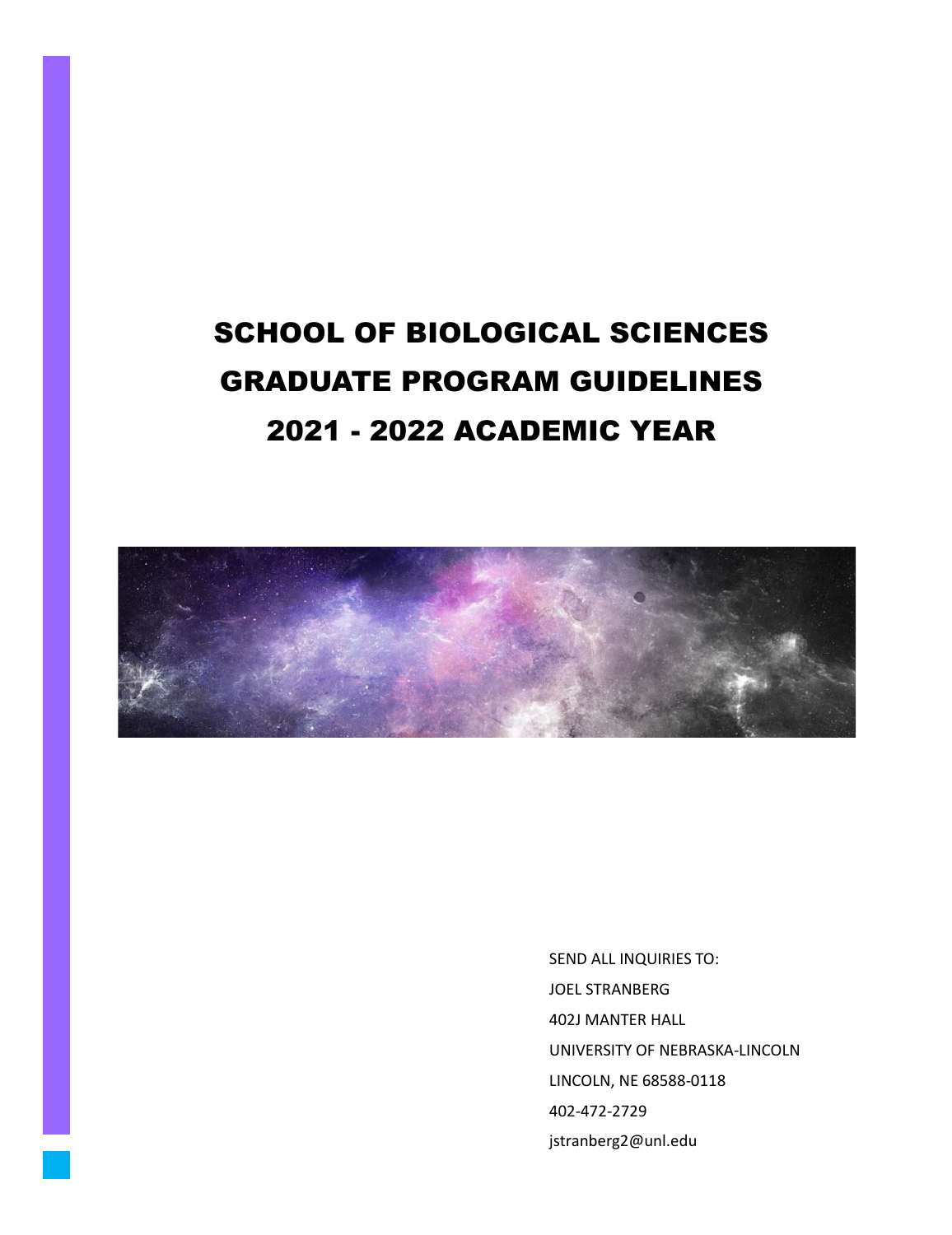*"Graduate studies are organized and conducted according to the rules and bylaws of the Graduate College of the University of Nebraska-Lincoln (UNL). The Dean of Graduate Studies is responsible for coordinating and administering graduate-level programs and policies at UNL… In practice, the governance of graduate programs is by and through the Graduate Program Committees (in each major department) and the UNL Graduate Council, in accordance with the policies and regulations of the University wide Graduate College… Each administrative unit authorized to offer major work leading to the masters or doctoral degree has a Graduate Committee… General supervision over graduate studies in each department is vested in the Graduate Committee."* 

—Graduate Studies Bulle�n

This document describes the procedural requirements and details associated with the granting of masters and doctoral degrees by the School of Biological Sciences (SBS). For graduate program governance purposes, the SBS has defined three specializations with which faculty and graduate students are affiliated. Each specialization (Genetics, Cellular, & Molecular Biology, Ecology, Evolution & Behavior, Bioinforma�cs or Complex Biosystems is indicated a�er the major on official records and transcripts. Requirements set forth and supervised by the SBS Graduate Program Commitee described herein include general requirements of the School as well as specific requirements of each specialization. General requirements for graduate degrees at UNL established by the Graduate College can be found in the Graduate Studies Bulletin published online by the Graduate College, available at: bulletin.unl.edu. Some relevant sections of the bulletin are reproduced in this document for your convenience.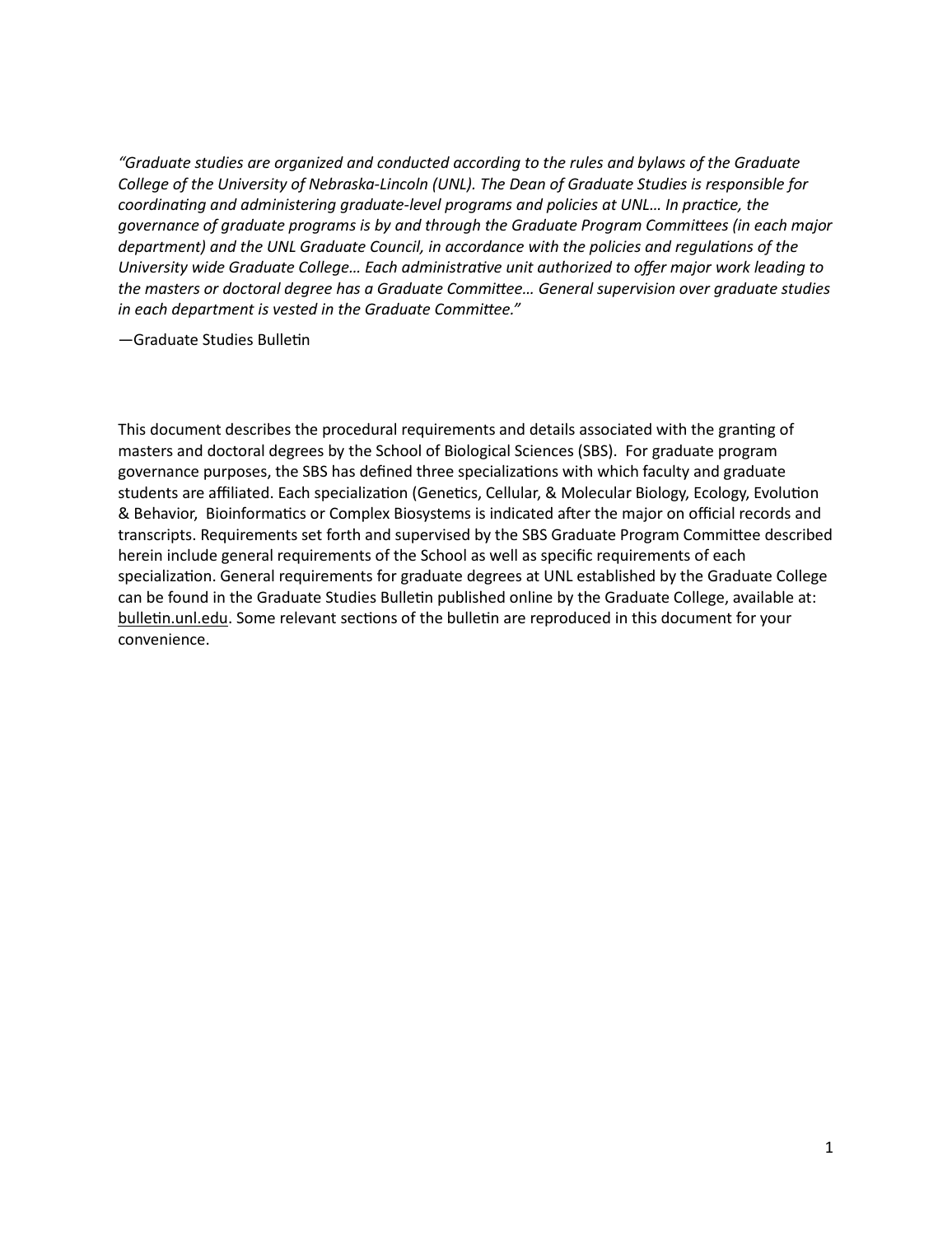| <b>Table of Contents</b>                            | Page           |
|-----------------------------------------------------|----------------|
| Introduction                                        |                |
| <b>Table of Contents</b>                            | $\overline{2}$ |
| <b>Requirements for Admission</b>                   | $3 - 4$        |
| Change in Degree, Minor Information                 | 5              |
| <b>SBS Degree Requirements:</b>                     | 6              |
| <b>Annual Report</b>                                | 7              |
| Summary of Procedures for M.S. Degree               | $8-9$          |
| Master of Science Degree Program Requirements       | 10             |
| M.S. Excerpts from Graduate Studies Bulletin        | $11 - 13$      |
| Summary of Procedures for Ph.D.                     | $14 - 16$      |
| Doctorate Degree Program Requirements               | $17 - 18$      |
| Ph.D. Excerpts from Graduate Studies Bulletin       | 19-24          |
| <b>SBS Graduate Research Specialization Faculty</b> | 25             |
| <b>SBS Specialization Requirements:</b>             |                |
| Ecology. Evolution and Behavior (EEB)               | 26-27          |
| Genetics, Cell, and Molecular Biology (GCMB)        | 28-31          |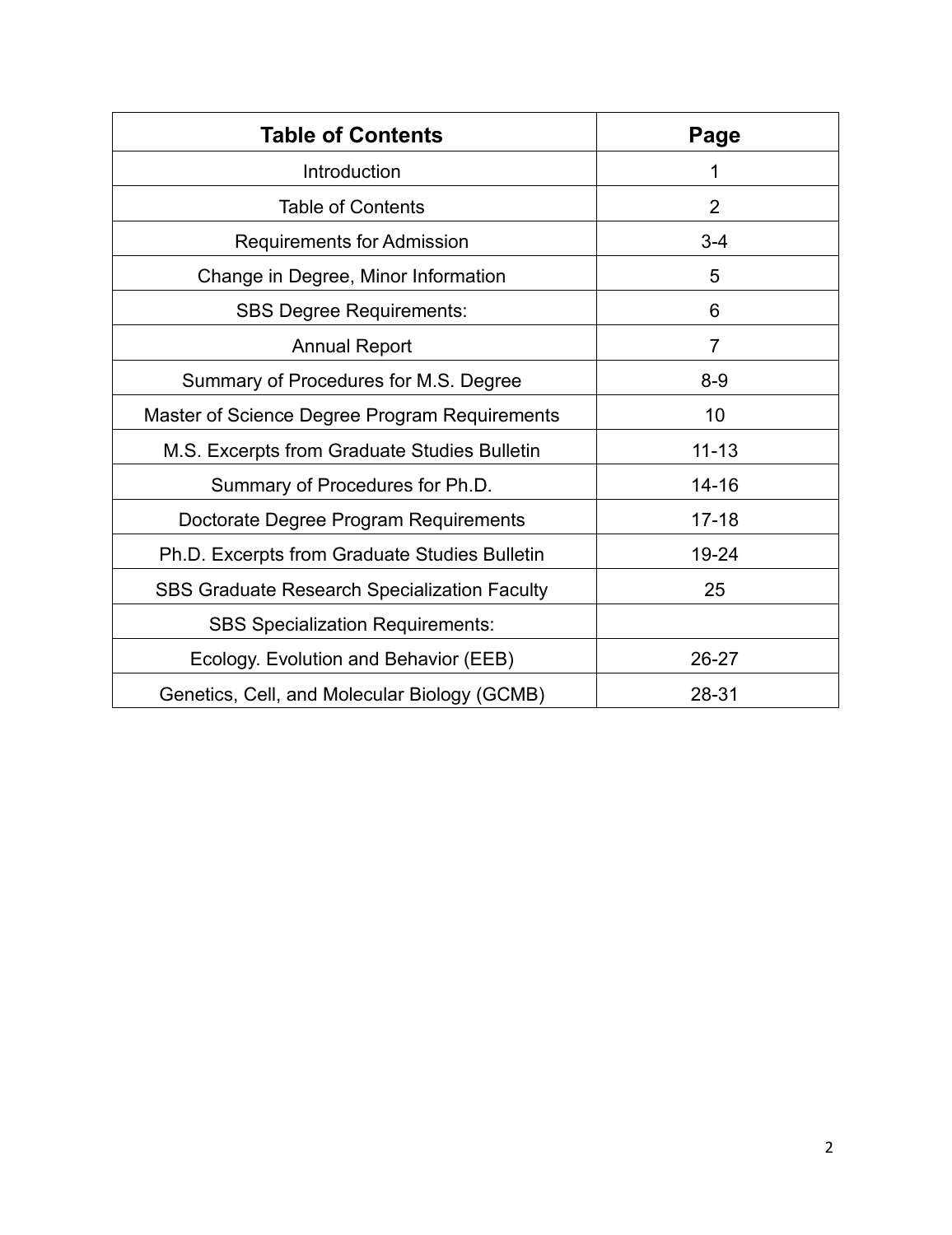## **General Information and Requirements for Graduate Studies in the School of Biological Sciences (SBS)**

## **Specializations**

SBS offers graduate degrees with focus in one of three specializations: Ecology, Evolution and Behavior (EEB) and Genetics, Cell, and Molecular Biology (GCMB. EEB and GCMB are SBS specializations. An Interdisciplinary Bioinformatics specialization (http://bioinfolab.unl.edu/unlbioinfo/specialization) is also available for PhD students; students who elect this specialization must also select an SBS specialization. Faculty affiliated with the EEB and GCMB are listed on page 25.

Once admited to the program, students are required to follow requirements of UNL's Graduate Studies, the SBS Graduate Program, and their chosen specialization. Although graduate students are typically affiliated with the same specialization as their advisor, students may choose any specialization, with approval from the Graduate Committee. With approval of the Graduate Committee, students may transfer between specializations.

Forms that must be completed are available on the SBS website ([www.biosci.unl.edu](http://www.biosci.unl.edu/)) and the Graduate Studies website (htp://www.unl.edu/gradstudies/current/degrees).

## **Graduate Commitee**

The SBS Graduate Committee is charged with coordinating recruitment of new graduate students, providing a timely review of graduate student applications, and making recommendations to the Director for admission and support of new students. The Graduate Commitee also conducts an annual review of graduate student academic performance and progress, recommends changes in graduate student status, certifies examining and supervisory committees, and recommends curricular changes to the curriculum commitee.

The Graduate Committee will consist of the Chair and two representatives from the EEB and GCMB specializations. The EEB and GCMB representatives will serve two-year staggered terms and will be elected by SBS faculty in their respective specializations. The chair will be selected from the pool of elected representatives and appointed by Graduate Studies. From whatever specialization the Chair is selected, the faculty member receiving the third most votes will fill the vacated representative position.

## **Applications to SBS**

Application instructions and general information are posted on-line ([www.biosci.unl.edu](http://www.biosci.unl.edu/)) and the official application form for admission to a Graduate Program at UNL can be found at the UNL Graduate Studies website [\(htp://www.unl.edu/gradstudies/\)](http://www.unl.edu/gradstudies/). The Graduate Coordinator is responsible for processing application materials and providing guidance to students expressing an interest in the SBS Graduate Program. Typically students apply by December  $1<sup>st</sup>$  for admission the following fall. EEB and GCMB students are admitted for spring matriculation only under exceptional circumstances and must be accepted by a majority vote of faculty in the respective sections.

#### **Degree Options**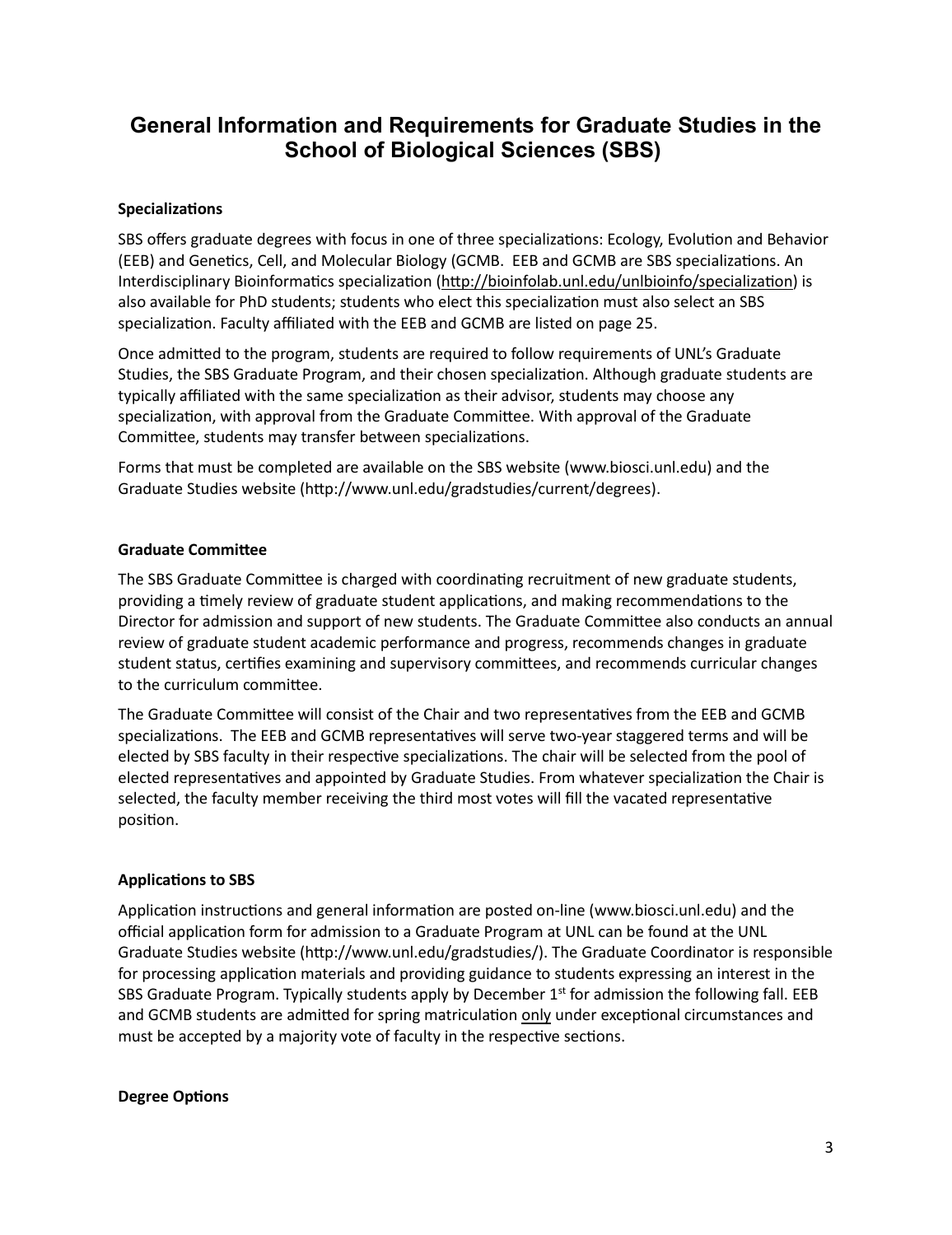The School of Biological Sciences awards the Doctor of Philosophy (PhD) and Option A Master of Science (MS) degrees as currently defined by the Graduate College. Graduate training in the School is research-oriented; thus SBS does not admit students to pursue an Option B MS degree. Under exceptional circumstances a student in the program may petition to complete an Option B MS degree, with approval from the Graduate Committee. Students may pursue a PhD directly, or may enter the PhD program following completion of an MA or MS degree.

## **Requirements for Admission**

Applications must include transcripts from all previously attended colleges and universities, a statement of research experience and research interests (outlining the student's academic interests and long-term goals), a CV or resume, and a TOEFL examination score for students whose native language is not English. **Scores from the GRE Advanced Subject Test are not required,** but can be submited if the applicant wishes. Minimum standards are a B.A. or B.S. degree (or equivalent) from an accredited institution, cumulative grade point average equivalent to a 3.0 (B). For international applicants, a TOEFL score of 565 for paper-based test, 225 for computer-based test, or 85 for the internet-based test is required. In lieu of an applicant meeting one of the above criteria, consideration for admission may be based on a personal interview and/or correspondence. In addition, applicants must identify three individuals from whom letters of recommendation will be requested.

## **EEB and GCMB**

Graduate recruiting is organized by each section. The section representatives to the Graduate Committee coordinate the initial evaluation of applicants, invitations to interview, and final ranking of applicants. Prospective student interviews are arranged in February or March. Formal meetings with faculty and current graduate students are usually held on a Thursday/Friday, and social events follow in the evening. Ranked lists from each specialization are evaluated by the Graduate Committee, which makes recommendations to the Director regarding admission and financial support. Admitted students receive a formal offer letter, and the deadline for student acceptance of financial support is April 15<sup>th</sup>.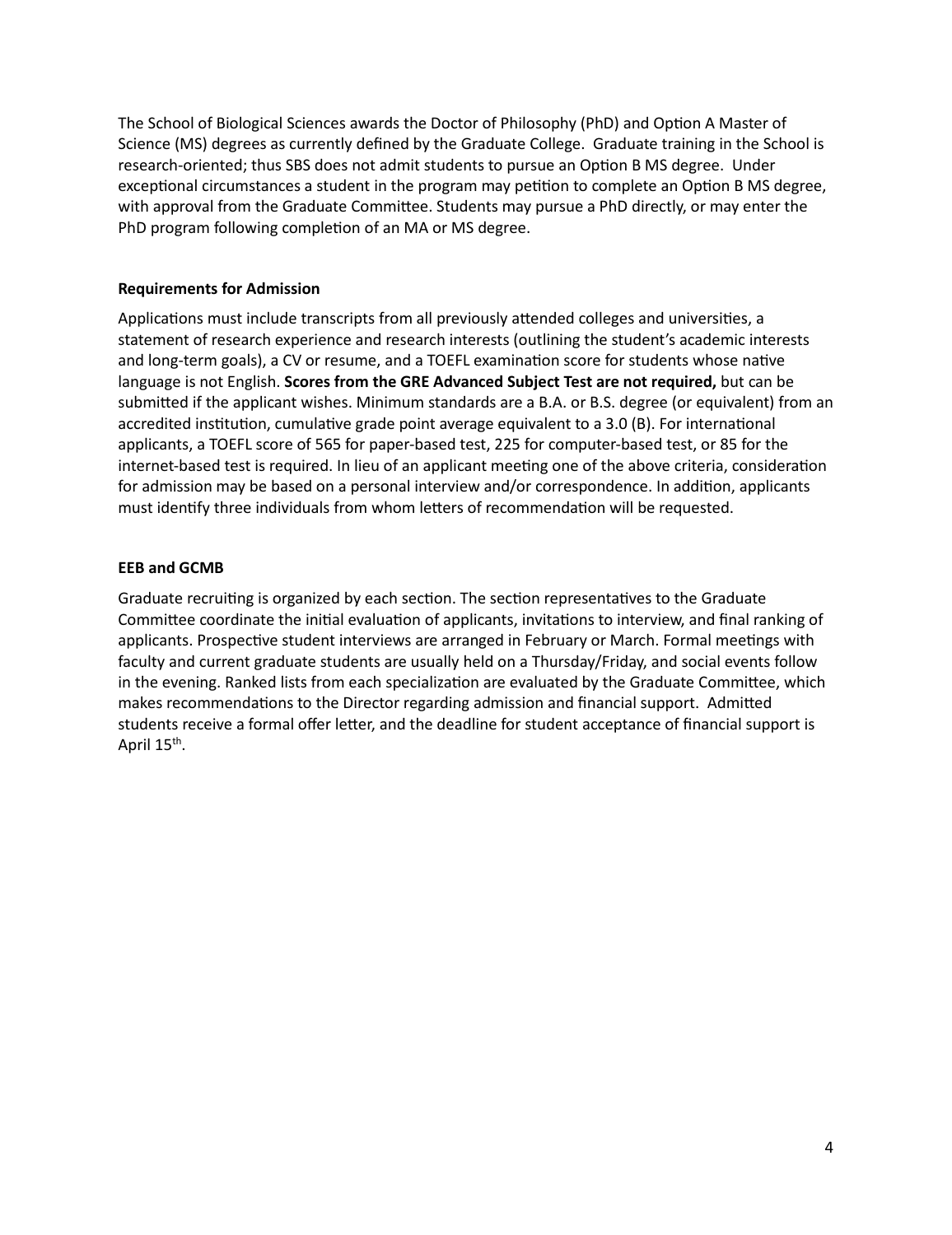## **Change in Degree and Minor Information**

## **Change of Degree**

Students wishing to change their degree program must complete a [Change of Degree form](http://biosci.unl.edu/current-students).

**Students wishing to change from the PhD to the MS** program are required to obtain approval of their PhD Supervisory Commitee and the Graduate Commitee. Note that Graduate Studies guidelines are that a student cannot defend his/her MS thesis in the same semester in which they switched from the PhD to the MS program.

**Students wishing to change from the MS to PhD** program are required to obtain the approval of their MS advisor, proposed PhD advisor (if different from the MS advisor), current MS Advisory Commitee, and the Graduate Commitee. **Masters students may request a change to the PhD program no earlier than their third semester.** A student may defend his/her MS thesis and obtain a MS degree en route to the PhD, or move directly into the PhD program without completing an MS.

## **Minor in Biological Sciences**

Students majoring in fields of study outside SBS may obtain a minor in Biological Sciences with approval of the SBS Graduate Committee. A letter of intent should be sent to the SBS Graduate Chair prior to the beginning of the course of studies, and the SBS Graduate Commitee needs to approve the proposed Memorandum of Courses or Program of Studies. A minor in SBS for the MS degree requires at least 9 hours of graduate course work in Biological Sciences; a minor in SBS for the PhD degree requires at least 16 hours of graduate course work in Biological Sciences, with 6 of those hours in 900 level courses or 800-level courses without a 400-level counterpart. BIOS credit hours used to complete the minor in Biological Sciences must be in courses whose home department is Biological Sciences (i.e., not cross-listed courses whose home department is not Biological Sciences).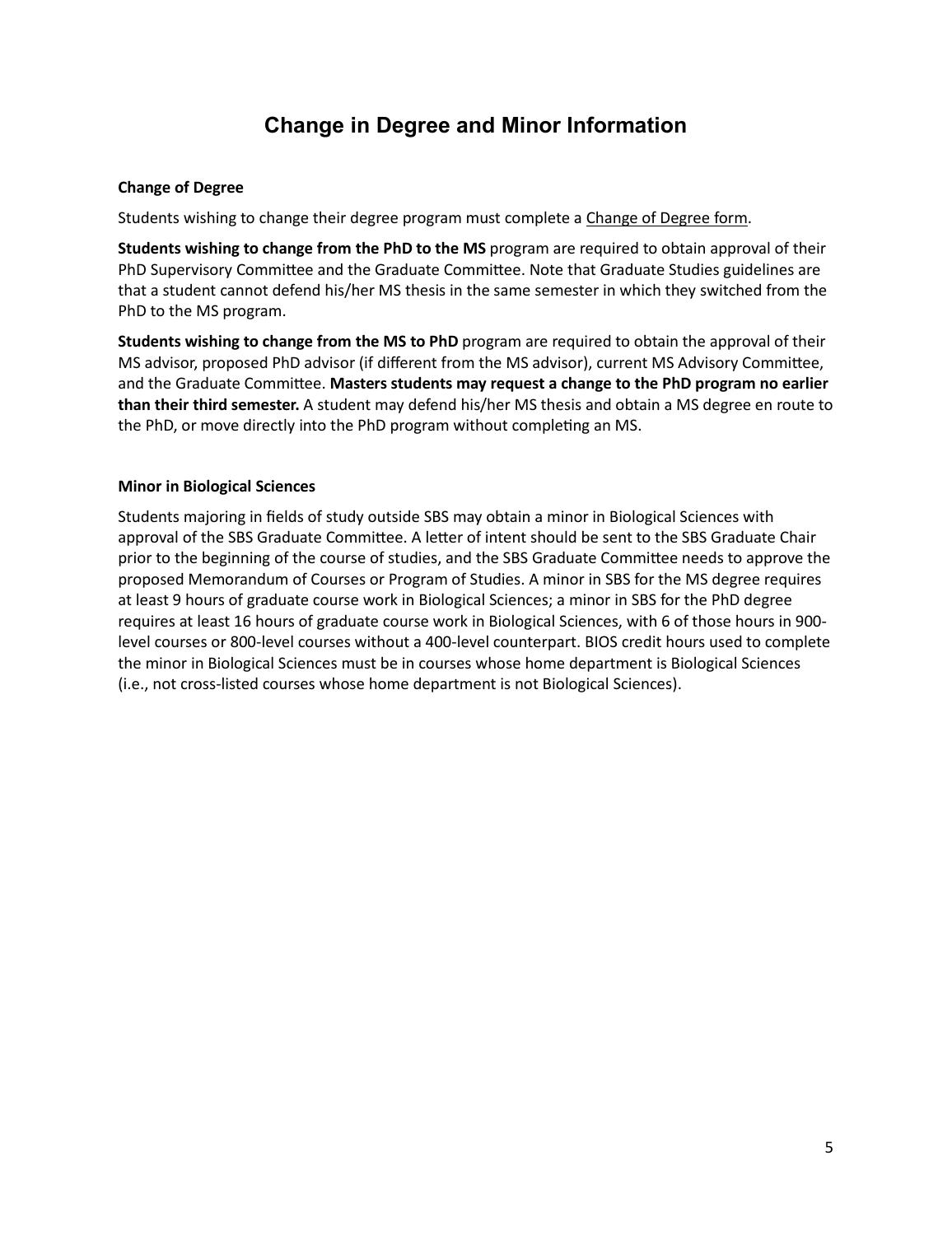## **School of Biological Sciences Degree Requirements**

**The Office of Graduate Studies** at the University of Nebraska—Lincoln publishes the *Graduate Studies Bulletin* online (http://bulletin.unl.edu). This publication lists the requirements for graduate studies at UNL that apply to all academic programs, including the School of Biological Sciences. A student is expected to satisfy the requirements in force at the time of admission to a degree program. The relevant parts of the Bulletin are reproduced below (pp. 9-22). **The School of Biological Sciences** sets forth specific requirements to confer MS and PhD degrees in addition to those listed in the Graduate Studies Bulletin. Details of these requirements and expected procedures are formalized by each specialization (see pp. 27-34). Some SBS requirements not listed in the *Graduate Studies Bulletin* include:

## **PhD and MS students in EEB and GCMB**

**New Student Orientation:** Before classes begin in the fall semester the Chair of the Graduate Committee and the Graduate Coordinator will conduct an orientation for all incoming students. At this meeting each student will receive a copy of the Graduate Handbook, and the guidelines and general expectations of our program will be discussed.

**Guidance Interview:** Prior to or early during the first semester in residency each student will meet with his/her potential advisor and/or specialization faculty to determine the coursework to be taken during the first semester and receive detailed information concerning School and specialization requirements and procedures. Following the Guidance Interview students must submit a completed Guidance Interview form to the Graduate Coordinator.

**Professionalism course:** All incoming students are required to take this course in their first fall semester. This course is typically taught by the Graduate Commitee Chair. Topics covered include scientific writing, the publication process, oral and poster presentations, CVs, research ethics, grant writing, communicating science to a broad audience, formal and informal networking, and general advice on how to succeed as a graduate student.

**Seminars:** Each specialization will run a seminar course every semester, and all SBS students are required to participate in one of these seminars in each semester in which they are in residence. Specialization seminars will include a mix of outside speakers, SBS faculty and student speakers, and brown-bag discussions. In the case of schedule conflicts a student may register for an alternative seminar with the approval of his/her Supervisory Commitee.

**Presentation to the SBS Community:** All students are required to present their work (either proposed, in progress, or completed) to the greater SBS community each year. Student presentations may be oral, as part of one of the specialization seminars (915A or 915E), or as a poster at the annual Biology Graduate Students Association symposium.

## **Annual Progress Report, Academic Performance, Probation, and Termination:**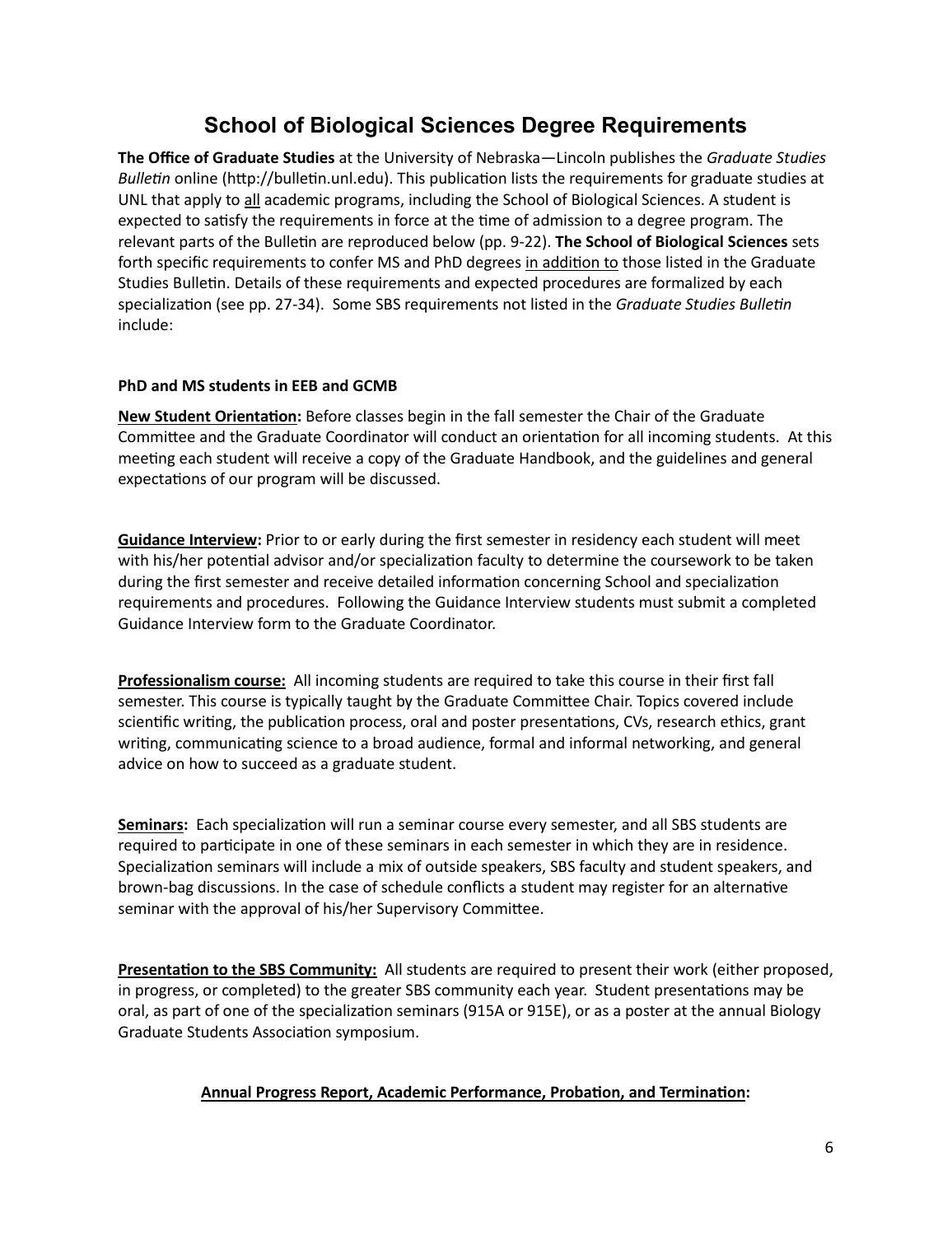1. By the first day of the fall Semester, students beyond their first semester must submit their Annual Report electronically to their faculty advisor, Supervisory Commitee and to the Graduate Coordinator. It is highly recommended that you submit your report to your faculty advisor before submitting to **the rest of the Supervisory Commitee.** Supervisory Commitee members are to evaluate student Annual Reports and submit their evaluation to the Graduate Coordinator via email. If evaluations of Needs Improvement or Unsatisfactory are given, faculty must justify this recommendation in writing.

2. No later than two weeks after the first day of the fall Semester each committee member must email the Graduate Coordinator with their evaluation and a brief justification of that evaluation (Satisfactory, Needs Improvement, Unsatisfactory). Failure to complete Graduate Studies, SBS, or specialization requirements is grounds for a less than Satisfactory evaluation. In addition, poor research progress is grounds for a less than Satisfactory evaluation.

3. The Graduate Coordinator will inform the student (and their committee) of his/her evaluations.

4. If any evaluations are **Needs Improvement** the student will be required to schedule a meeting with his/her committee. At this meeting deficiencies will be discussed and suggestions to overcome those deficiencies will be proposed. **No later than November 15th**, the student's advisor should submit a letter to the SBS Graduate Committee summarizing the salient points of the meeting. No remediation plan is necessary and no other action is needed.

5. If any evaluations are Unsatisfactory the student will be required to schedule a committee meeting. At this meeting a plan for remediation must be developed. **No later than November 15<sup>th</sup>** the student's adviser should submit a letter to the SBS Graduate Committee (cc'd to the student and Supervisory Commitee) summarizing the deficiencies and describing a plan for remedia�on.

Within 6 months (no later than **April 15** of the same academic year) the student must have another committee meeting to determine if the plan for remediation has been satisfactorily completed. If the student has completed the plan and is making satisfactory progress the advisor must report this change in status in writing to the SBS Graduate Committee.

Students that fail to achieve satisfactory status by April 15 will be put on probation. Once on probation the student will have another 4 months to achieve satisfactory status. Failure to achieve Satisfactory **status constitutes grounds for dismissal from the graduate program**. A student who has not achieved Satisfactory status will not be allowed to register for the fall semester.

6. Receiving Unsatisfactory evaluations for similar reasons from the majority of the Committee in two consecutive years constitutes grounds for dismissal from the graduate program.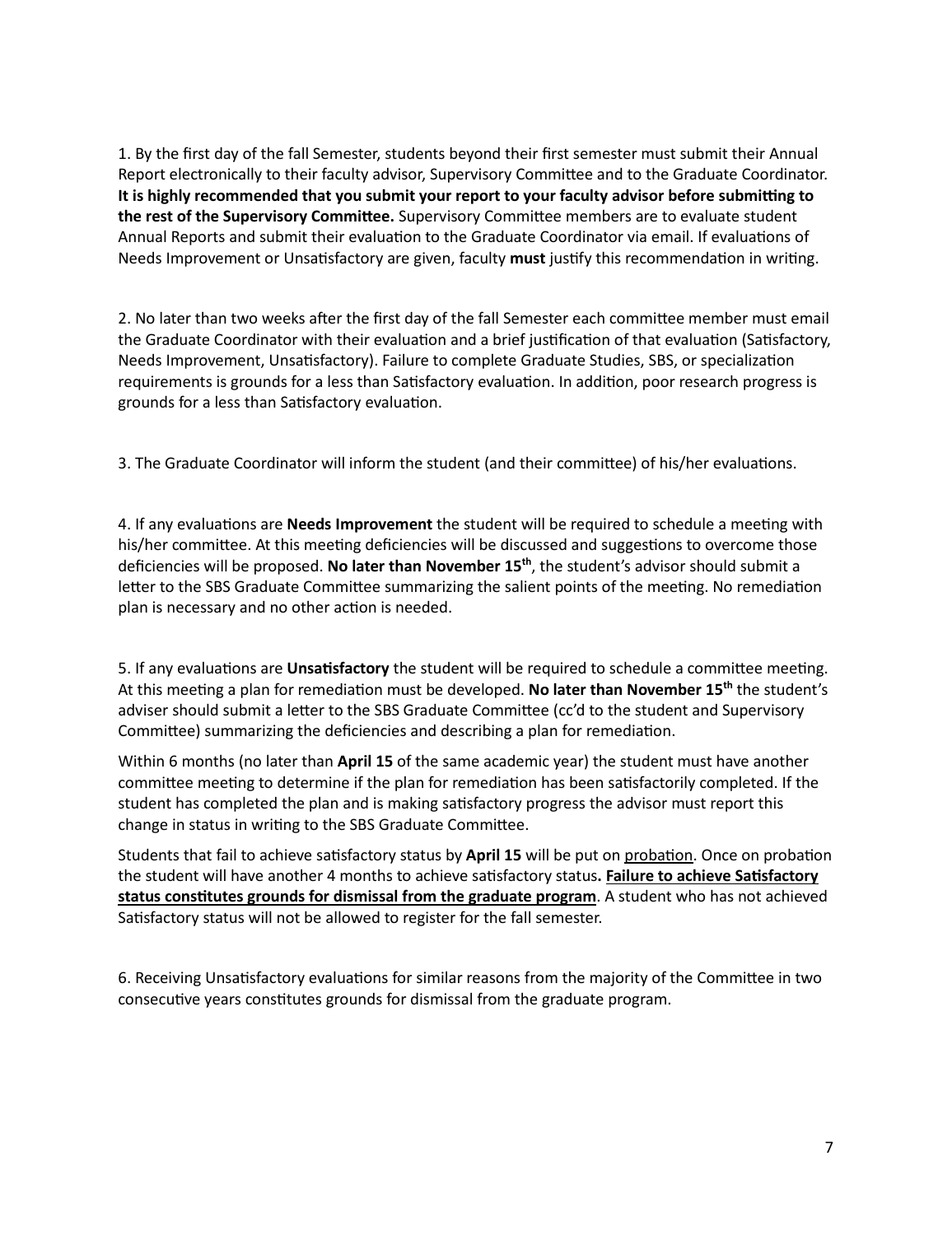## *SUMMARY OF PROCEDURES FOR THE MS DEGREE*

\*All forms and reports should be submitted to the Graduate Admissions Coordinator **FIRST** downloadable forms for MS students can be found at <http://www.unl.edu/gradstudies/current/degrees#masters> and

| Action / Form*                                                                        | <b>Use</b>                                                                                                                                                                                                                                             | When to<br><b>Submit</b>                       | <b>Signatures</b><br>Required                                    | Procedure                                                                                                                                                                                                                                                                                                  |
|---------------------------------------------------------------------------------------|--------------------------------------------------------------------------------------------------------------------------------------------------------------------------------------------------------------------------------------------------------|------------------------------------------------|------------------------------------------------------------------|------------------------------------------------------------------------------------------------------------------------------------------------------------------------------------------------------------------------------------------------------------------------------------------------------------|
| Guidance<br>Interview &<br>Specialization<br>affiliation<br><b>Submission</b><br>Form | The guidance interview is<br>instructive for registering<br>for classes, explaining<br>Specialization-specific<br>procedures and addressing<br>general questions.<br>The student commits to<br>follow Specialization<br>guidelines.                    | During the 1st<br>week                         | <b>Faculty Advisor</b><br>or<br>Specialization<br>representative | The student meets with the<br>potential advisor and/or the<br>Specialization representative to<br>the Graduate Committee (plus<br>other Specialization faculty if<br>required).                                                                                                                            |
| <b>Master's</b><br>Examining<br>Committee                                             | Designating a Faculty<br>Advisor and forming a<br>Committee must be done<br>before the end of the first<br>academic year.<br>The MS Committee is<br>charged with determining<br>the formal course program<br>and monitoring the<br>student's progress. | Last day of<br>classes in 1st<br>academic year | <b>Faculty Advisor</b><br>and<br>Graduate<br>Chair               | The Committee members must<br>be approved by the SBS<br>Graduate Committee.<br>A minimum of three committee<br>members required (at least one<br>must be an SBS Graduate<br>Faculty).<br>Once the committee is<br>approved, the student must<br>meet with the Examining<br>Committee at least once a year. |
| Change in<br>Master's<br>Examining<br>Committee                                       | Should the Faculty advisor<br>or other member remove<br>themselves from the<br>committee, submit a<br>memo to the SBS Graduate<br>Chair with the new<br>committee make-up.<br>(Written Memo)                                                           | As needed                                      | Faculty<br>Advisor<br><b>New</b><br>committee<br>member          | The new Committee Member(s)<br>must be approved by the SBS<br>Graduate Committee.                                                                                                                                                                                                                          |
| <b>Annual Report</b>                                                                  | Graduate students meet<br>with committee members<br>at least once a year.<br>This report summarizes the<br>academic & research<br>progress in a given<br>academic year. Shows<br>dates and results of annual<br>committee meeting.                     | 1 <sup>st</sup> day of fall<br>semester        | Committee<br><b>Members</b><br>Faculty<br>Advisor                | Forms are distributed late in<br>the spring semester.<br><b>Failure to submit the annual</b><br>report constitutes grounds for<br>dismissal. See section on<br><b>Annual Reports and Academic</b><br>Performance in page 6.                                                                                |

## <http://biosci.unl.edu/current-students>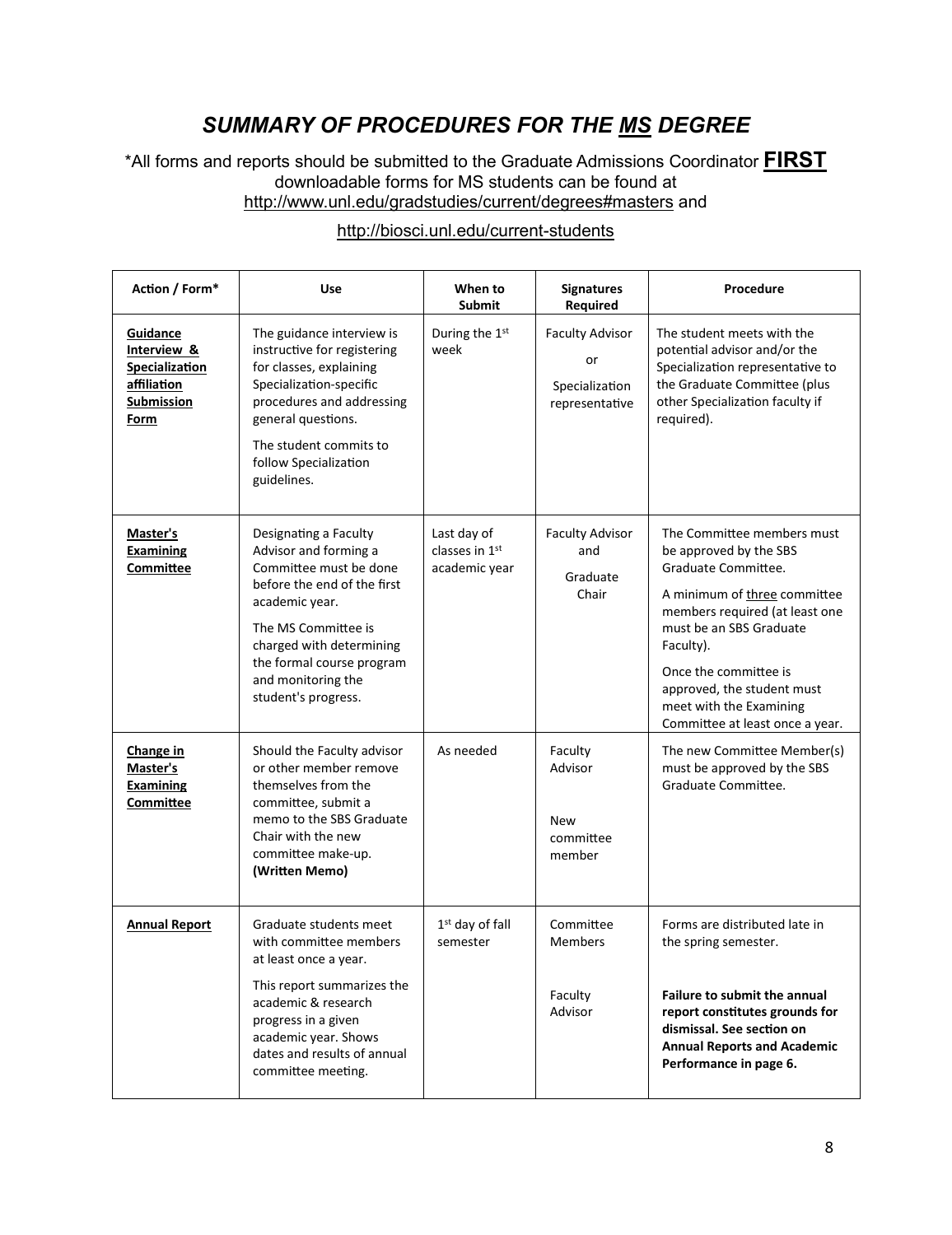| Memorandum<br>of Courses         | The courses needed to<br>complete an "Option A"<br>Master's degree.<br>To be determined by<br>Faculty Advisor &<br><b>Examining Committee</b><br>following Specialization<br>recommendations.  | Last day of<br>classes in 1 <sup>st</sup><br>academic year                                                                     | Faculty<br>Advisor<br>Graduate<br>Chair<br>Graduate<br><b>Studies Dean</b>                      | Minimum of 30 semester hours<br>of credit.<br>✓<br>20-24 semester hours of<br>course work, excluding<br>seminars and P/NP courses<br>6-10 semester hours of thesis<br>✓<br>hours<br>✓<br>8 semester hours must be<br>taken in courses consisting<br>of 900-level or 800-level<br>with no 400 counterpart.<br>No more than 3 cr of<br>seminar courses with<br>substantial coursework<br>may be counted in this<br>category. |
|----------------------------------|------------------------------------------------------------------------------------------------------------------------------------------------------------------------------------------------|--------------------------------------------------------------------------------------------------------------------------------|-------------------------------------------------------------------------------------------------|----------------------------------------------------------------------------------------------------------------------------------------------------------------------------------------------------------------------------------------------------------------------------------------------------------------------------------------------------------------------------------------------------------------------------|
| Written<br>Comprehensive<br>Exam | The Examining Committee<br>administers the exam to<br>the student, as specified by<br>the Specialization; covers<br>the student's approved<br>program of study. This<br>exam cannot be waived. | Before the<br>beginning of<br>2 <sup>nd</sup> academic<br>year.                                                                | The Faculty<br>Advisor<br>notifies the<br>Graduate<br>Committee in<br>writing of the<br>outcome | Format follows Specialization<br>guidelines.                                                                                                                                                                                                                                                                                                                                                                               |
| Final<br>Examination<br>Report   | After all coursework has<br>been completed and any<br>outstanding incompletes<br>have been removed.                                                                                            | At least four<br>weeks prior to<br>the final oral<br>examination.<br>Submit to<br>Graduate<br><b>Admissions</b><br>Coordinator | Faculty<br>Advisor<br>Graduate<br>Chair<br>Graduate<br><b>Studies</b>                           | Complete Parts 1 - 5, have the<br><b>Grad Admissions Coordinator</b><br>verify, Graduate Chair signs,<br>and then form is submitted to<br>Graduate Studies.<br>Graduate Studies return the<br>form prior to the Oral Defense.                                                                                                                                                                                              |
| Oral<br>Comprehensive<br>Exam    | Thesis Defense,<br>Cannot be waived.                                                                                                                                                           |                                                                                                                                | No signatures<br>needed.                                                                        | \$25.00 non-refundable fee                                                                                                                                                                                                                                                                                                                                                                                                 |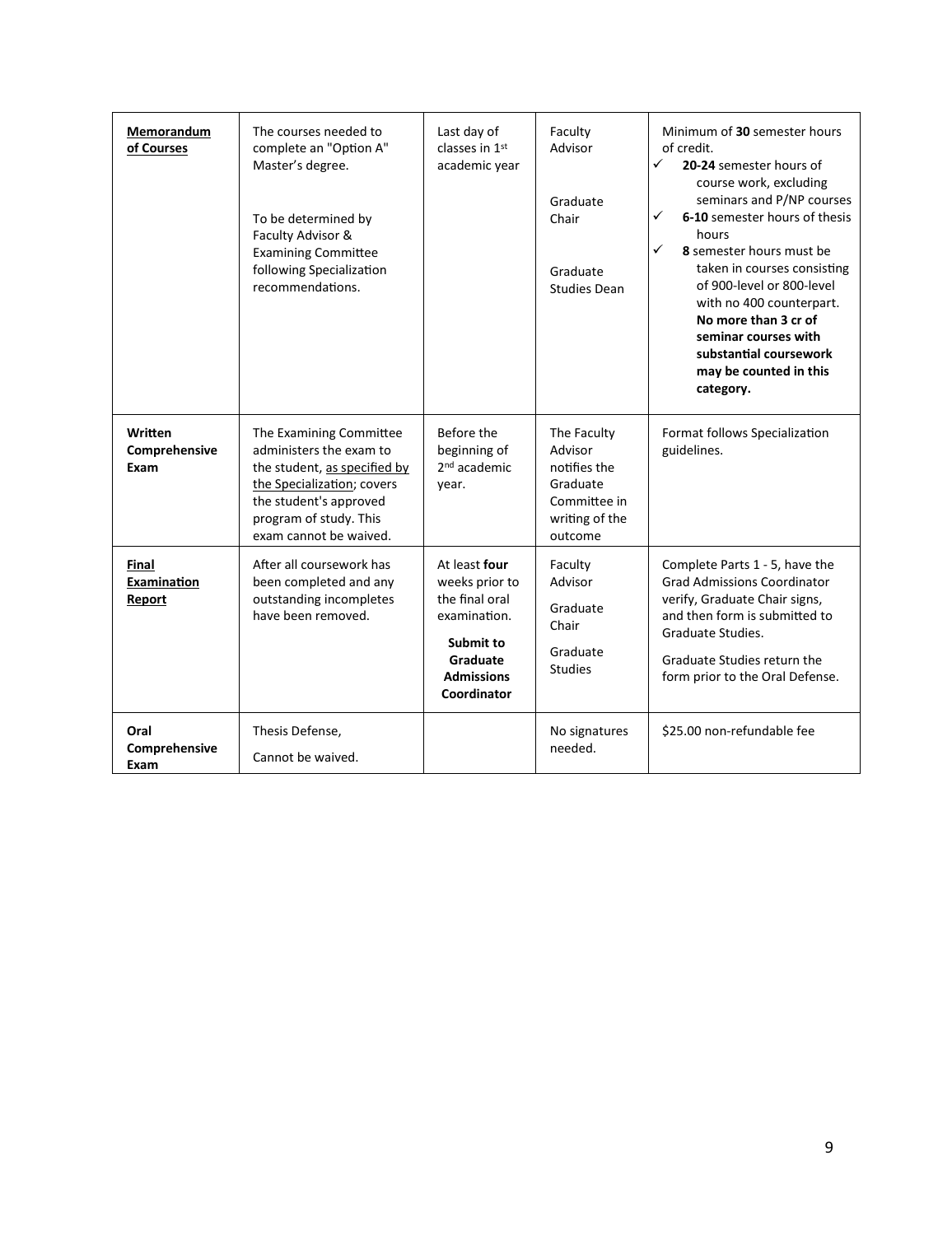# MS Students

## **MS students in EEB and GCMB**

**MS Examining Commitee:** This commitee must be formed by the student by the end of the first academic year, and must meet at least annually to discuss and evaluate the student's progress. It is the student's responsibility to call meetings with his/her supervisory committee. The MS Examining Commitee must have three members, and at least one member must be a budgeted SBS Graduate Faculty member.

**MS Memorandum of Courses:** Students must submit their Memorandum of Courses (which includes all courses that must be completed before the degree is granted) by the end of their first academic year. Typically students discuss their Memorandum of Courses with their Examining Commitee at their first committee meeting.

**MS Comprehensive Exam:** MS students must complete the Comprehensive Exam, administered by the student's Examining Commitee, before the beginning of their second academic year. This exam is intended to assess the student's mastery of the fundamentals in his/her field and evaluate his/her potential to conduct Masters level research. The exam will consist of written and/or oral presentations on the topic of the student's research followed by an oral exam. The Supervisory Commitee will determine whether or not the student passed the exam. The Faculty Advisor will notify the Graduate Committee in writing of the outcome. If a student fails the Comprehensive Exam, a second chance will be offered within six months. A second failure will be grounds for dismissal from the MS program.

**Final Oral Exam:** The student presents a public talk describing his/her thesis research. A closed door examination by the Examining Committee follows. The student passes the Final Oral Exam if no more than one member of the Examining Committee votes to fail the student. The Faculty Advisor will notify the Graduate Committee in writing of the outcome. If the student fails the examination, a written description of what the student must do before taking another exam must be filed with the Graduate Committee (see Graduate Studies Bulletin for more details).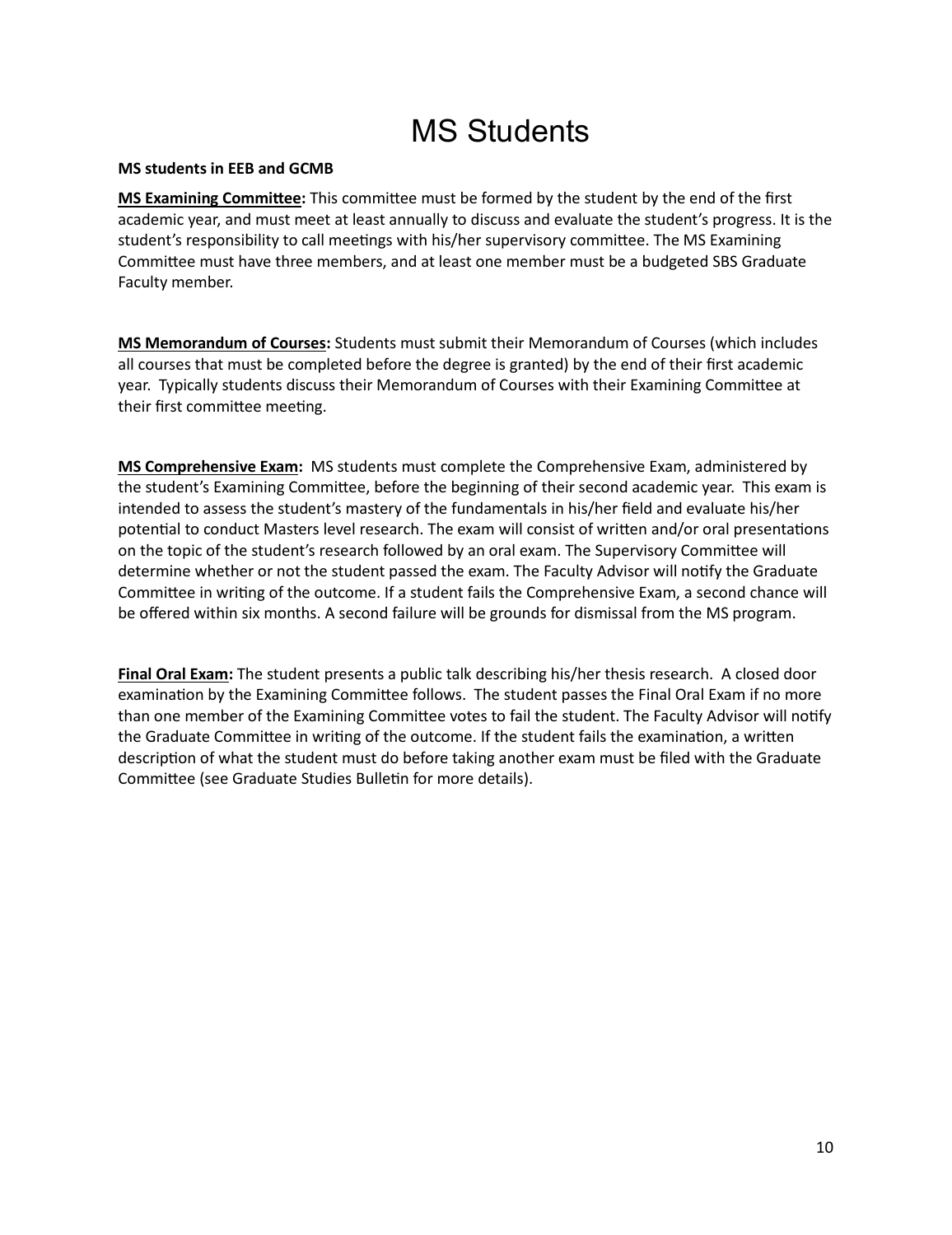## **Excerpts from the Graduate Bulletin** http://bulletin.unl.edu/graduate/Masters\_Degree\_Requirements

**Requirements for the Master of Science Degree** (applies for a major in Biological Sciences)

**Options for the Master's Thesis** 

#### **Option A. (SBS only confers the Option A research degree)**

The Master's degree under Option A should be chosen by those who are preparing for careers in research and scholarly work or in college or university teaching. Under this option a student must earn a *minimum of 30* semester hours of credit, consisting of 20 to 24 semester hours of regular course work, and present a thesis **equivalent to 6 to 10 semester hours**. At least one-half of the required work, including thesis, must be taken in one major subject (at least 18 hours for the master of education degree). The remaining work may be in supporting courses or in a minor consisting of at least 9 semester hours. **Eight hours credit, in addition to the thesis, must be earned in courses open exclusively to graduate students (900 level or 800 level without 400 or lower counterparts).**

The subject of the thesis should be chosen from the candidate's field of major interest and must be approved by the departmental Graduate Commitee. The thesis should reveal a capacity to carry on independent study or research and should demonstrate the student's ability to use the techniques employed in her/his field of investigation. Research activities involving human subjects or live vertebrate animals may not be conducted at the University of Nebraska-Lincoln (UNL) unless the research activities have been reviewed and approved by the appropriate board or committee. The Institutional Review Board (IRB) reviews projects involving human subject research and the Institutional Animal Care and Use Committee (IACUC) reviews the use of animals in research. These reviews are in accordance with Federal regulations and UNL assurance documents to the Office for Human Research Protections (OHRP). The IRB New Protocol Submission form must be completed on-line at http://nugrant.unl.edu; the Application to Use Animals is available at http://research.unl.edu/orr/qa.shtml. Note that the IRB and IACUC will not review projects already in progress; approval must be secured prior to the initiation of the research. Evidence of IRB/IACUC approval must be submitted at the time the final version of the thesis or dissertation is filed.

The thesis must conform in style and form to the guidelines set forth in the Guidebook for the Preparation and Submission of an Electronic Thesis found on the Graduate Studies website at

[htp://www.unl.edu/gradstudies/current/degrees#masters](http://www.unl.edu/gradstudies/current/degrees#masters). **An electronic copy of the thesis and abstract must be presented for preliminary review to the Master's Degree Specialist in the Office of Graduate Studies at least two weeks (one week in the summer sessions) before the date for the Candidate's oral examina�on**. A Candidate is not eligible for the oral examination until the thesis is completed and approved by the major adviser. After the thesis has been successfully defended, it needs to be electronically submitted to the Master's Degree Specialist for a final review prior to being uploaded to digital commons.

#### **Residency and Time Requirements**

A candidate for an Option A Master's degree must complete 10-12 semester hours of the required credit in regularly scheduled campus courses, excluding credit in thesis research. At least one-half of the work for a Master's degree must be in the department or area constituting the student's major.

The work required for a Master's degree must be completed within ten consecutive years. Course work exceeding ten years will not apply toward the par�al fulfillment of the degree requirements for Masters Degrees at the University of Nebraska-Lincoln.

#### **Memorandum of Courses**

The Memorandum of Courses must be filed before the student has received grades (leter grades, no reports or incompletes) in more than one-half of the prescribed program. It must also be approved by the student's adviser, the departmental or area Graduate Commitee, the Graduate Commitee in the student's minor, and by the Dean of Graduate Studies. **A student may NOT file a Memorandum of Courses and graduate in the same**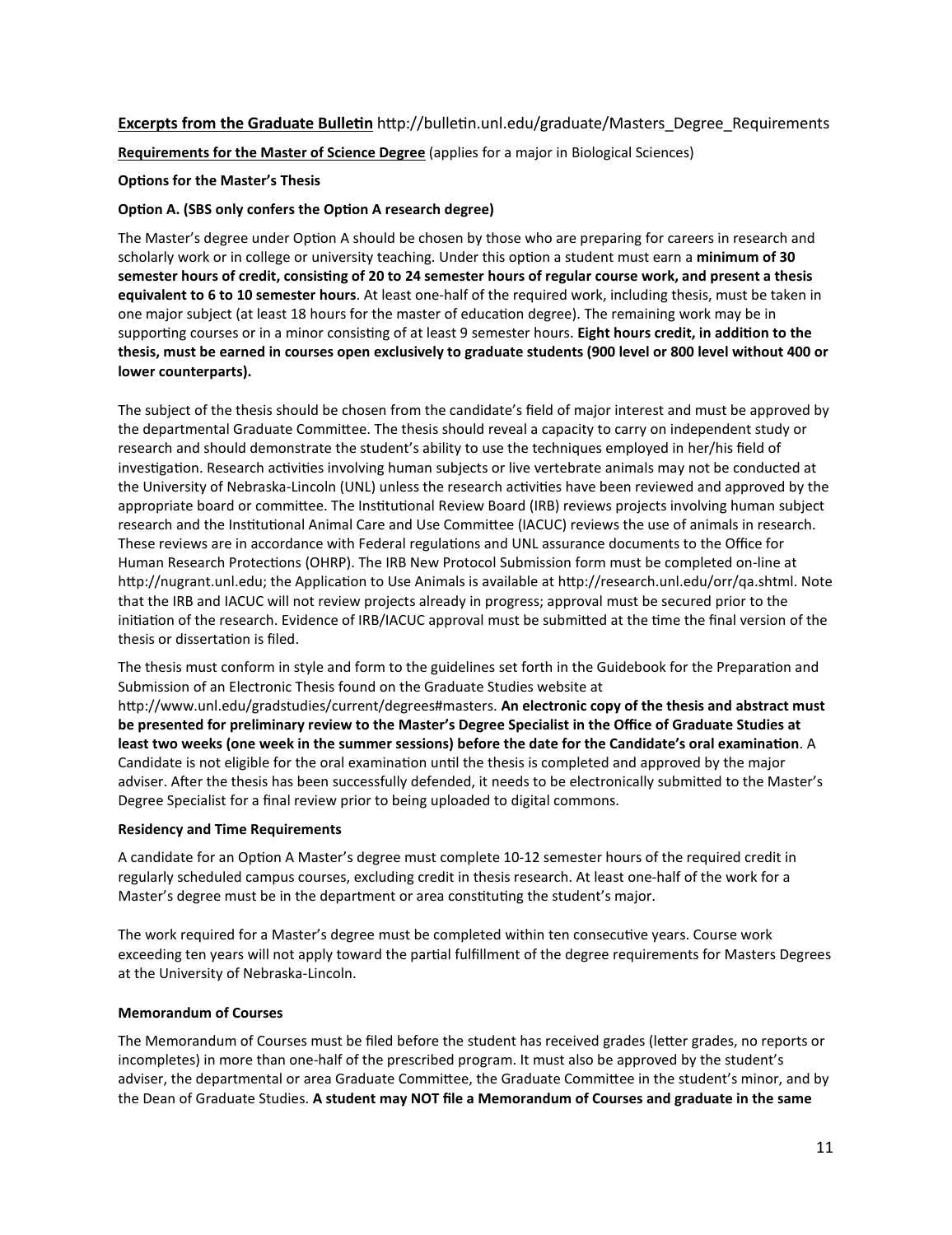**semester or summer session.** See Master's Degree Forms and Deadlines on the Graduate Studies website.

#### **Master's Thesis**

The Master's thesis and abstract in preliminary form must be approved by the adviser prior to applying for the final oral examination or for its waiver (at least four weeks prior to the examination). An electronic copy of the thesis and abstract in preliminary form must be submited to Master's Degree Specialist in the Office of Graduate Studies for approval at least two weeks (one week in summer) prior to the final oral examination. This copy will be reviewed by the Master's degree specialist and the student notified of any changes to be made. Please refer to The Guidebook for the Preparation and Submission of an Electronic Thesis on the Graduate Studies website for the exact format to be followed

htp://www.unl.edu/gradstudies/current/degrees/masters.shtml.

The thesis and abstract should be double spaced. The margins should be at least one-and-one-half inches (1.5") at the left and one inch (1") on each of the other three sides. If plates or folded tables are included, they should have exactly the same margins as the text, or should be folded to come within them. Footnotes should be single spaced and should be placed at the bottom of the page to which they pertain unless special instructions are given by the department concerned.

The thesis must be typed. Acceptable type includes a dark print from a leter quality printer. All final copies must be either printed or copied on 20 lb. (minimum) white, 25 percent coton watermarked bond paper not designed for easy erasure.

Following the successful completion of the oral examination, the student should submit another electronic copy to the Master's Degree Specialist for final approval. Once the student receives notification of final approval, the thesis should be uploaded to Digital Commons. Upon a successful upload, the student will receive an email notification which will need to be printed out. The student will then bring the printed notification, one copy of the title page, two copies of the abstract and their signed Final Examination Report Form to the Master's Degree Specialist in the Office of Graduate Studies. 1100 Seaton Hall. The title page and one of the abstracts will be stamped for approval and returned to the student for depositing in 318 Love Library. The Final Examination Report Form will be signed by the personnel in the Library and the student will proceed to the Cashier in Canfield Administration Building to pay the archiving fee. The cashier will sign off on the Final Examination Report Form and the student will then bring the form back to the Office of Graduate Studies.

The student should consult her/his major adviser about the number of additional copies of the thesis which should be prepared, and also about the binding of these copies. One copy must be filed in the departmental office of the major and ordinarily one copy is furnished to the major adviser who directed the study.

#### **Examinations**

Within 24 months prior to the date of graduation, a comprehensive (written and/or oral) examination is (are) required to cover the student's approved program of study, as specified by the appropriate departments. The comprehensive examination in the minor field(s) (written and/or oral) may be waived subject to the approval of the minor department(s) provided all grades in the minor department are as least a B or pass.

If an oral examination is required, the examining committee, approved by the Office of Graduate Studies on recommendation of the major department, will consist of at least three members representing the major department and the minor department (if applicable). If the degree is being earned under Option A without a final oral examination, the thesis must be approved in writing by a Graduate Faculty member in addition to the major adviser. All professors on the examining commitee must either be on the Graduate Faculty, or be non-Graduate Faculty approved to perform specified Graduate Faculty duties. If a member of the examining committee other than the chair leaves the employ of the University, or retires, a replacement should be appointed. In certain circumstances where a special and needed continuing expertise is involved and the faculty member is willing to continue serving, the departing faculty member may continue as a member or co-chair of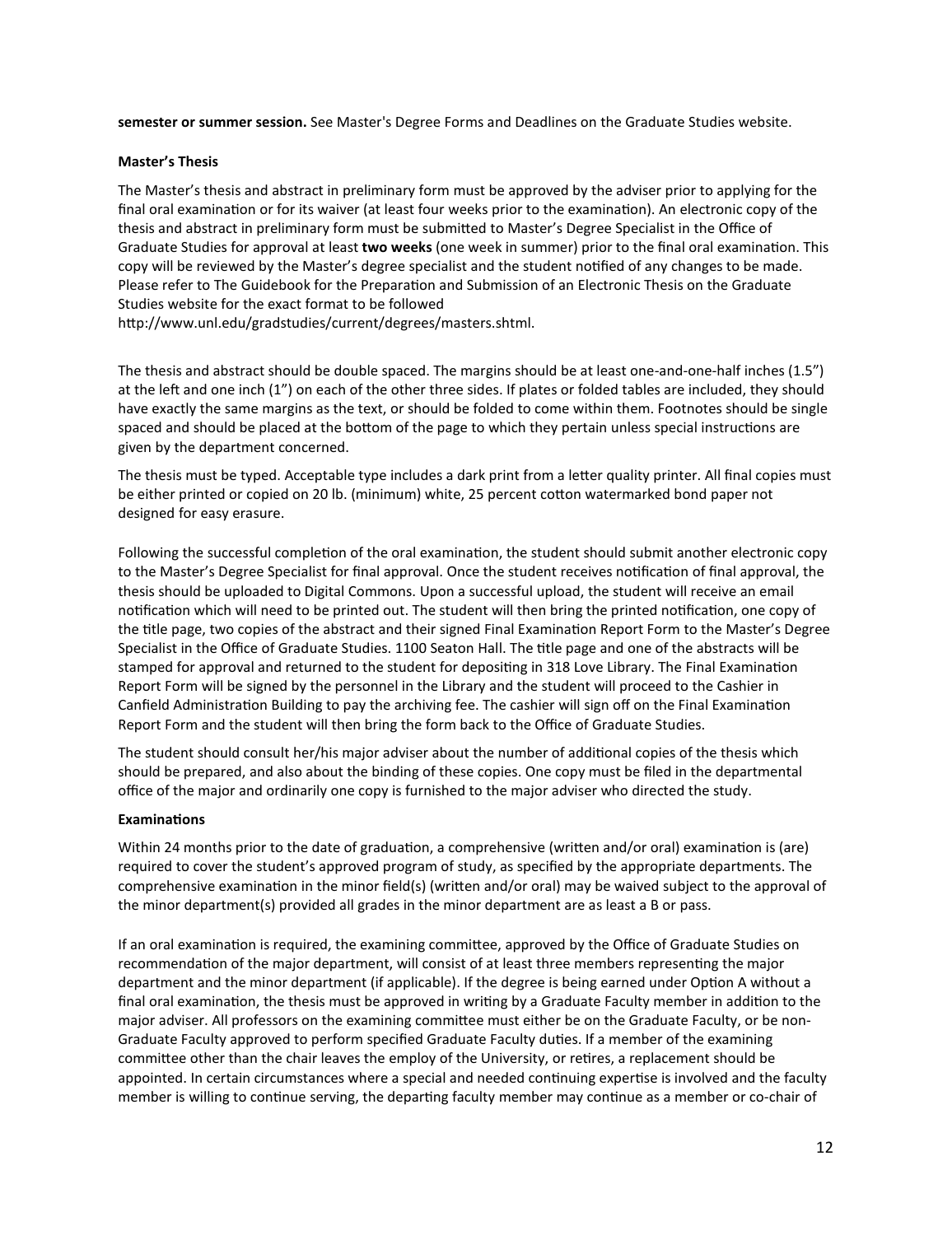the commitee, with approval of the department Graduate Commitee and the UNL Dean of Graduate Studies.

In the event that members of an oral examining commitee are not unanimous regarding passing a Candidate, the student is to be approved for the degree if only one examiner dissents. However, in each case, the dissenting member of the committee will be expected to file a letter of explanation in the Office of Graduate Studies.

If a student fails to pass the final oral or written examination for an advanced degree, their committee must file a report on the failure in the Office of Graduate Studies and indicate what the student must do before taking another examination. Another examination may not be held during the same semester or the same summer session in which the student failed.

**Procedure Summary for the Master's Degree:** See Master's Degree Forms and Deadlines on the Graduate Studies website [htp://www.unl.edu/gradstudies/current/degrees#masters](http://www.unl.edu/gradstudies/current/degrees#masters)

1. Admission to UNL Graduate Studies.

2. Registration by consultation with the chair of the Graduate Committee and the major adviser and with the approval of the Dean of Graduate Studies.

3. Removal of admission deficiencies.

4. Examining Commitee and Memorandum of Courses, required for Candidacy, must be filed before grades (leter grades, no reports or incompletes) have been received in more than one-half of the program and on recommendation of the major and minor departments and approval of the Dean of Graduate Studies.

5. Application for advanced degree at the Graduation Services Office, 109 Canfield Administration Building, at the outset of the semester or session in which graduation is planned.

6. The Final Examination Report for the Master's degree must be received in the Office of Graduate Studies at least four weeks (three weeks in summer) before the final examination, if required, but in no case later than four weeks before the final date for oral examinations. The report will be accepted after all course work on the program of studies has been completed, or is in progress, and any outstanding incompletes have been removed.

7. The presentation of a preliminary copy of the thesis and abstract to the Graduate Studies Office, two weeks (one week in summer) prior to the oral examination, if required. If the oral examination is waived, the preliminary copy of the thesis and abstract must be presented to the Office of Graduate Studies no later than two weeks before the final date for oral examinations for any given session.

8. Passing of written examinations, if required, in major and minor fields at least one week prior to the time the oral examination is to be taken.

9. Passing of an oral examination administered by the examining committee.

10. Confirmation of upload of thesis including the abstract to Digital Commons, one copy of the title page, two copies of the abstract and the signed Final Examination Report Form to Graduate Studies to be stamped. Title page and one abstract will be delivered to the Dean of University Libraries, and archiving fee is paid to the Cashier's Office. Upon receiving the signatures of the Library and the cashier on the Final Examination Report Form, it is returned to the Office of Graduate Studies.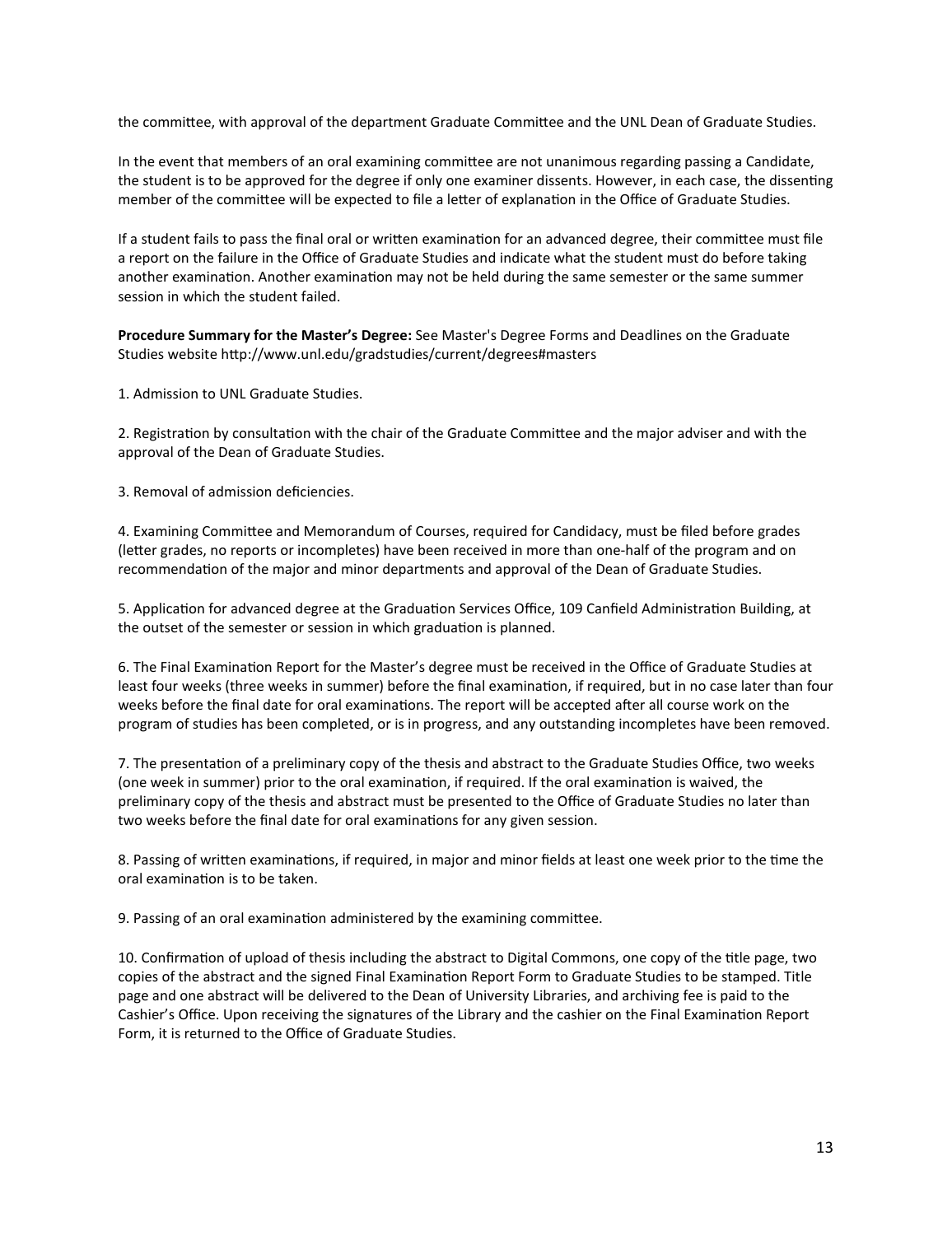## **Summary of Procedures for the PhD Degree**

## \*All forms and reports should be submitted to the Graduate Admissions Coordinator **FIRST** downloadable forms for PhD students can be found at <http://www.unl.edu/gradstudies/current/degrees/doctoral> and

| Action / Form                                                                             | Use                                                                                                                                                                                                                                                                 | When to<br><b>Submit</b>                                | <b>Signatures</b><br><b>Required</b>                                       | Procedure                                                                                                                                                                                                                                                                                                                                                                                                                          |
|-------------------------------------------------------------------------------------------|---------------------------------------------------------------------------------------------------------------------------------------------------------------------------------------------------------------------------------------------------------------------|---------------------------------------------------------|----------------------------------------------------------------------------|------------------------------------------------------------------------------------------------------------------------------------------------------------------------------------------------------------------------------------------------------------------------------------------------------------------------------------------------------------------------------------------------------------------------------------|
| Guidance<br>Interview &<br><b>Specialization</b><br>affiliation<br><b>Submission Form</b> | The guidance interview<br>is instructive for<br>registering for classes,<br>explaining the<br>Specialization specific<br>procedures and general<br>questions.<br>The student commits to<br>follow Specialization<br>guidelines                                      | During the<br>first week of<br>classes                  | Faculty<br>Advisor<br>or<br>Specialization<br>representative               | The student meets with the<br>potential advisor and/or the<br>Specialization rep to the Graduate<br>Committee (plus other<br>Specialization faculty if desired)                                                                                                                                                                                                                                                                    |
| <b>Supervisory</b><br>Committee,<br><b>Designate Advisor</b>                              | Designates the Faculty<br>Advisor and forms the<br>Supervisory Committee.<br>The Supervisory<br>Committee is charged<br>with determining the<br>formal course program,<br>following Specialization<br>recommendations, and<br>monitoring the<br>student's progress. | Last day of<br>classes in the<br>$1st$ academic<br>year | Faculty<br>Advisor<br>Graduate<br>Chair<br>Graduate<br><b>Studies Dean</b> | Committee members must meet<br>the following requirements: 5<br>members, at least two must be<br>SBS graduate faculty members;<br>one 'outside representative' must<br>be affiliated to a unit other than<br>SBS.<br>Once the committee is approved.<br>student and Supervisory<br>Committee must meet within<br>three weeks, to establish a<br>Program of Studies. Student and<br>Committee must meet at least<br>once each year. |

## <http://biosci.unl.edu/current-students>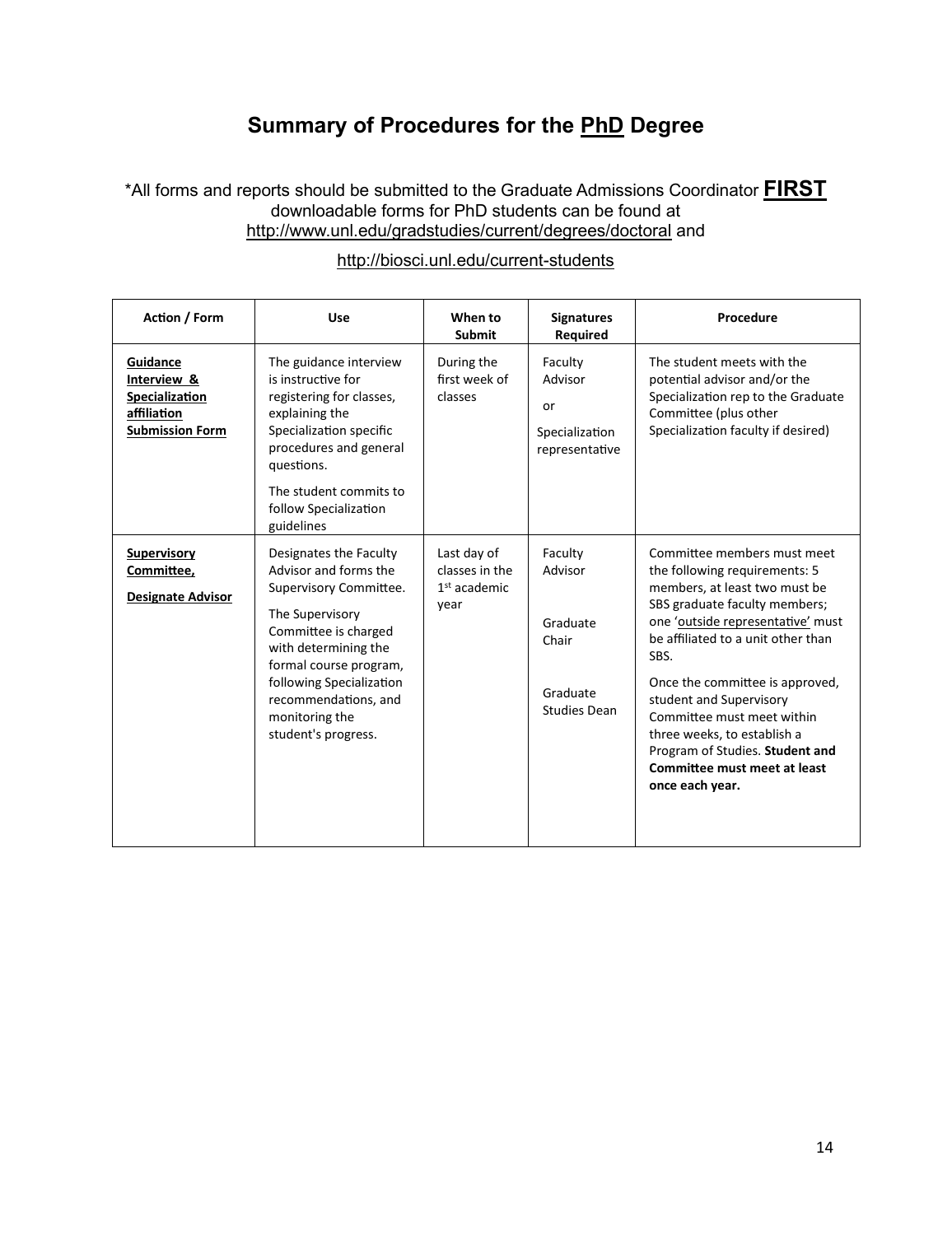| <b>Program of Studies</b><br>If a change needs<br>to be made after<br>the form is<br>submitted the<br>advisor must email<br><b>Graduate Studies</b><br>and the Graduate<br>Coordinator. | The courses needed to<br>complete a PhD<br>To be determined by<br>Faculty Advisor &<br>Supervisory Committee,<br>following Specialization<br>recommendations                                                                           | Last day of<br>classes in 1st<br>academic<br>year                                                | Faculty<br>Advisor<br>Graduate<br><b>Studies Dean</b>                                                              | Minimum credit = 90 hrs.<br>At least 45 credit hours must be<br>completed at UNL after filing the<br>form. Normally includes 35-45 cr<br>hrs. of graduate coursework<br>(minimum of 27 credits) and 45 -<br>55 hours of dissertation research.<br>Typically, 6-9 cr hrs. of coursework<br>(Up to 12 maximum) may be<br>transferred from a master's degree<br>previously awarded at another<br>institution.<br>6 hours of seminar coursework are<br>required in addition to the 27<br>coursework credit hours.<br><b>Supervisory Committee (following</b><br>Specialization guidelines)<br>determines if a language or special<br>research tool is needed.<br>Submit form to SBS Graduate<br>Coordinator, to be forwarded to<br>Graduate Studies. |
|-----------------------------------------------------------------------------------------------------------------------------------------------------------------------------------------|----------------------------------------------------------------------------------------------------------------------------------------------------------------------------------------------------------------------------------------|--------------------------------------------------------------------------------------------------|--------------------------------------------------------------------------------------------------------------------|--------------------------------------------------------------------------------------------------------------------------------------------------------------------------------------------------------------------------------------------------------------------------------------------------------------------------------------------------------------------------------------------------------------------------------------------------------------------------------------------------------------------------------------------------------------------------------------------------------------------------------------------------------------------------------------------------------------------------------------------------|
| <b>Annual Report</b>                                                                                                                                                                    | Graduate students meet<br>with committee<br>members at least once a<br>year.<br>This report summarizes<br>the academic &<br>research progress in a<br>given academic year.<br>Shows date and result<br>of annual committee<br>meeting. | Annually on<br>the 1 <sup>st</sup> day of<br>fall semester                                       | Committee<br><b>Members</b><br>Faculty<br>Advisor                                                                  | Forms are distributed late in the<br>spring semester. The form will<br>need to be completed each year<br>the student is in the program.<br><b>Failure to submit the annual</b><br>report constitutes grounds for<br>dismissal. See section on Annual<br><b>Reports and Academic</b><br>Performance in page 5.                                                                                                                                                                                                                                                                                                                                                                                                                                    |
| <b>Doctoral</b><br>Preliminary<br><b>Evaluation</b>                                                                                                                                     | Assesses the student's<br>mastery of the<br>fundamentals in his/her<br>field and the potential<br>for conducting doctoral-<br>level research.                                                                                          | No later than<br>the end of<br>the 3rd<br>semester                                               | Examining<br>Committee<br>or Faculty<br>Advisor<br>sends memo<br>to the<br>Graduate<br>Committee                   | Each Specialization specifies the<br>requirements for the Preliminary<br>Evaluation. See the Specialization<br>guidelines for more information<br>on specific procedures.                                                                                                                                                                                                                                                                                                                                                                                                                                                                                                                                                                        |
| <b>PhD</b><br>Comprehensive<br>Examination                                                                                                                                              | The Supervisory<br>Committee will<br>administer the written<br>comprehensive.<br>Format follows NIH or<br>NSF grant proposal.                                                                                                          | By the end of<br>the 3rd year,<br>when<br>coursework<br>in Program<br>of Studies is<br>complete. | Faculty<br>Advisor<br>writes a<br>memo to the<br>Graduate<br>Committee<br>to pass on<br>the result of<br>the exam. | Individual Supervisory<br>Committees may additionally<br>require an oral Comprehensive<br>Exam also.                                                                                                                                                                                                                                                                                                                                                                                                                                                                                                                                                                                                                                             |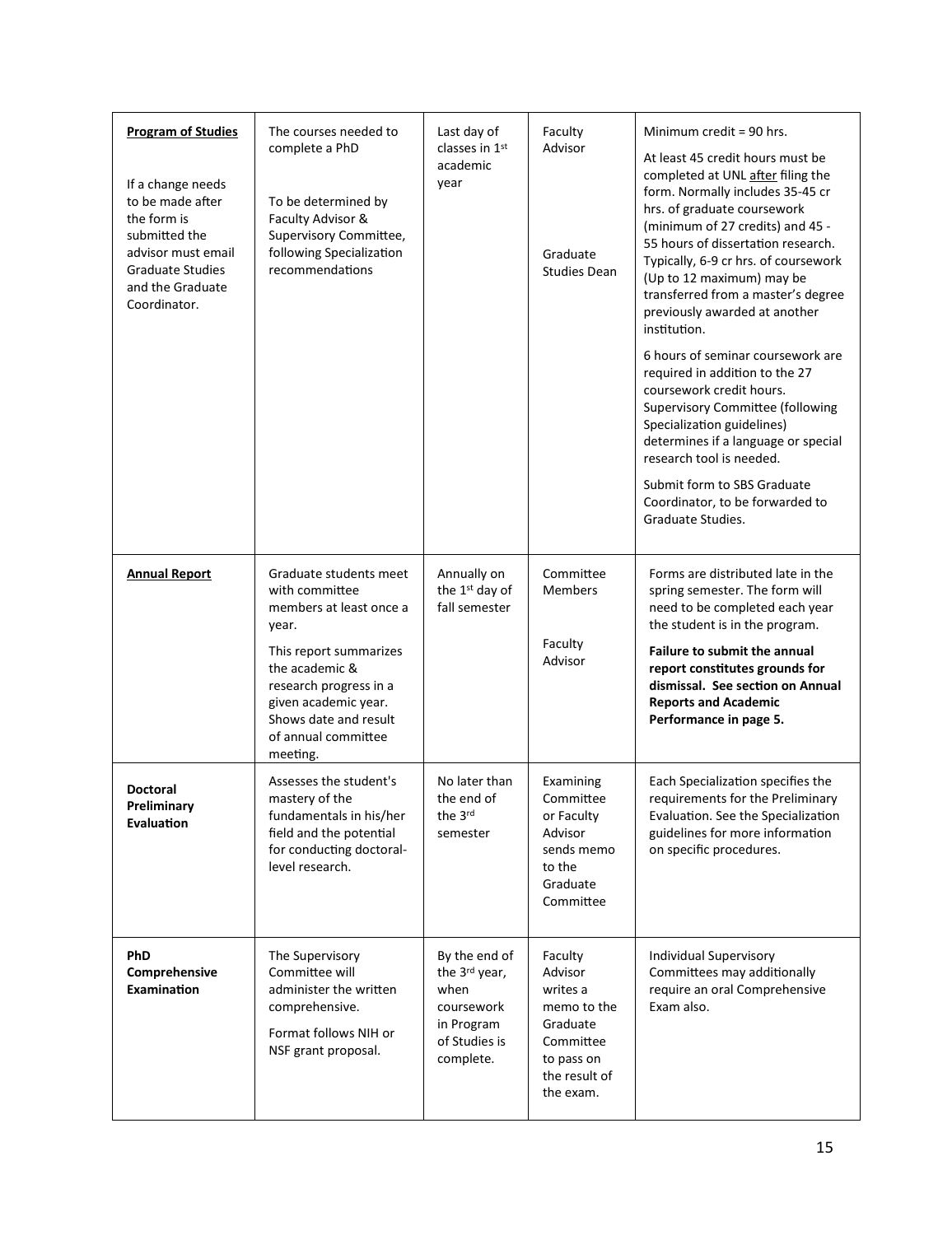| <b>Admission to</b><br>Candidacy                 | After the<br>Comprehensive Exam is<br>graded and all language<br>and research tool<br>requirements satisfied,<br>the Supervisory<br>Committee<br>recommends admission<br>to Candidacy. | Generally<br>after passing<br>the<br>Comprehensi<br>ve exam at<br>the end of<br>the third<br>year (at least<br>7 months<br>prior to<br>dissertation | Complete<br>Application<br>for<br>Admission to<br>Candidacy<br>form.<br>Supervisory<br>Committee<br>signs. | Following Admission to Candidacy<br>the student must register for at<br>least one credit hour during each<br>academic semester until the<br>Degree is received, even if the<br>number of dissertation hours on<br>the program of studies has been<br>reached.<br>Failure to register will result in<br>termination of the Candidacy. |
|--------------------------------------------------|----------------------------------------------------------------------------------------------------------------------------------------------------------------------------------------|-----------------------------------------------------------------------------------------------------------------------------------------------------|------------------------------------------------------------------------------------------------------------|--------------------------------------------------------------------------------------------------------------------------------------------------------------------------------------------------------------------------------------------------------------------------------------------------------------------------------------|
| <b>Final Oral</b><br>examination                 | The student presents a<br>public talk about the<br>salient results of the<br>thesis research.<br>Closed-door oral<br>examination with the<br><b>Supervisory Committee</b><br>follows.  | defense)<br>During the<br>semester in<br>which<br>graduation is<br>planned                                                                          | Supervisory<br>committee<br>signs                                                                          | Presentation should be advertised<br>and open to the public.                                                                                                                                                                                                                                                                         |
| <b>Application for</b><br><b>Advanced Degree</b> | In order to graduate.                                                                                                                                                                  | <b>The</b><br>beginning of<br>the semester<br>in which<br>graduation is<br>planned.<br>Deadlines<br>vary per<br>semester.                           | <b>No</b><br>signatures<br>needed.                                                                         | \$25.00 non-refundable fee                                                                                                                                                                                                                                                                                                           |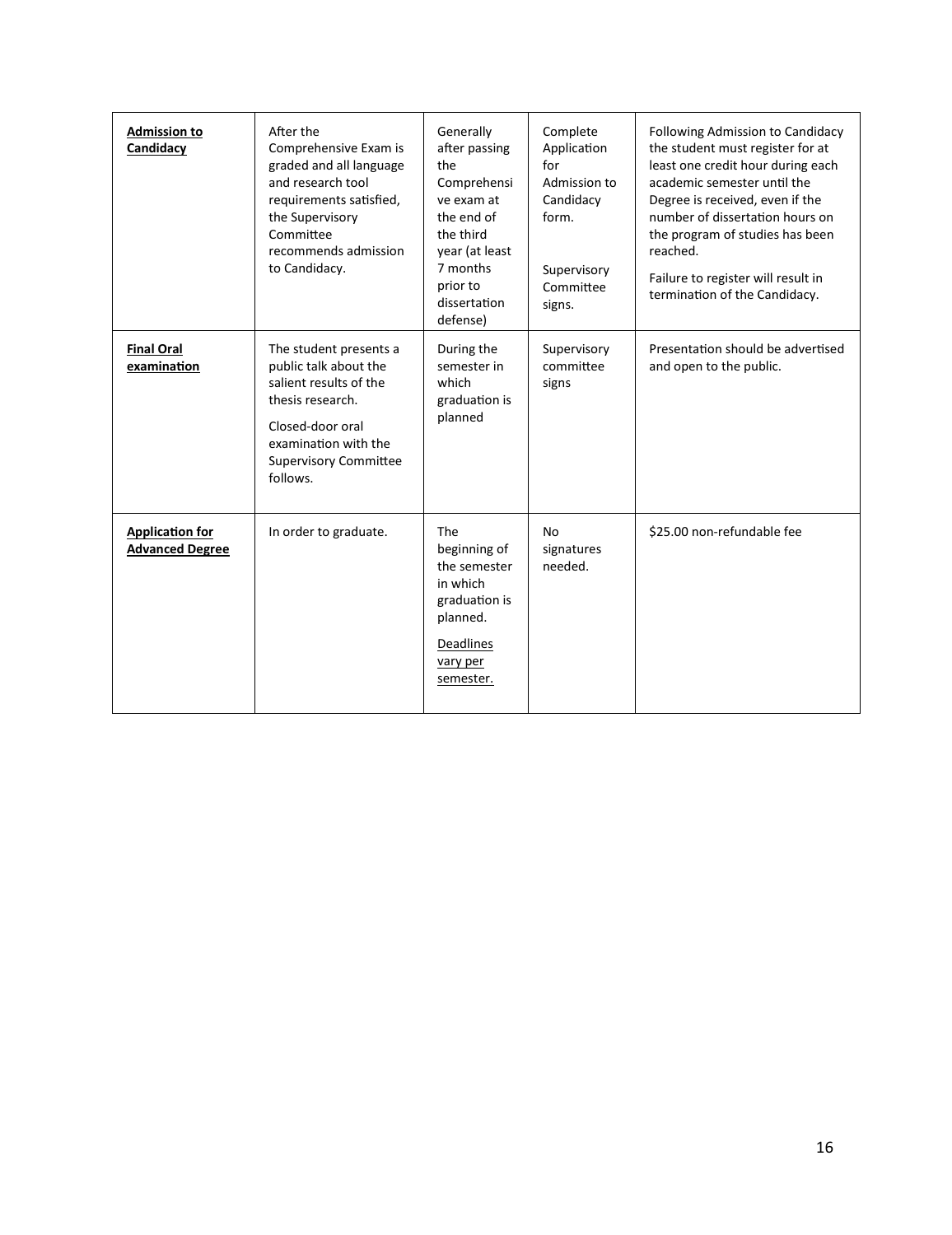# PhD Students

### **PhD students in EEB and GCMB**

**PhD Supervisory Commitee:** This commitee must be formed by the student by the end of the first academic year, and must meet at least annually to discuss and evaluate the student's progress. It is the student's responsibility to call meetings with his/her supervisory committee.

The PhD supervisory commitee must have five members (including the primary advisor), and at least two members must be budgeted SBS Graduate Faculty and one member must be external to SBS. Current graduate studies policy stipulates that the external member is a UNL faculty member affiliated with a department other than SBS. A faculty member from another institution may serve as the external member, but non-UNL faculty must be certified by the SBS Graduate Committee and Graduate Studies (see Graduate Studies Bulletin for procedures to appoint adjunct committee members).

**PhD Program of Studies:** Students must submit their Program of Studies to the SBS Grad Commitee by the end of their first academic year. The Program of Studies lists all courses that must be completed before the degree is granted, as well as any Research Tool (e.g. computer language or statistical expertise) required by the Supervisory Committee. Typically students discuss their Program of Studies at the first meeting of their Supervisory Committee.

**PhD Preliminary Evaluation:** PhD students must complete the Preliminary Evaluation, administered by the student's Supervisory Committee, **no later** than the end of the third semester. This evaluation is intended to assess the student's mastery of the fundamentals in his/her field and to evaluate his/her potential to conduct doctoral level research. See the specialization requirements for more information on the evaluation. The Supervisory Committee will determine if the student's performance is Satisfactory or Unsatisfactory, and the Faculty Advisor will notify the Graduate Committee in writing of the outcome. If a student's preparation is deemed Unsatisfactory a second Evaluation will be given within six months. A second Unsatisfactory will be grounds for dismissal from the PhD program.

**PhD Comprehensive Exam:** PhD students must take their Comprehensive Exam by the end of their sixth semester (end of their  $3^{rd}$  year), and they are encouraged to take this exam by the beginning of their 3<sup>rd</sup> year. The exam is administered by a minimum of four members of the student's Supervisory Commitee and examines the student's breadth of knowledge and understanding as it pertains to his/her general research area. This evaluation is intended to assess the student's capacity to design and implement a dissertation-level project.

The exam will have two portions:

*Written Portion:* The student will write a proposal using a NIH or NSF grant proposal format. The student will propose a research topic that must be pre-approved by their Supervisory Commitee or Faculty Advisor. The writen proposal will be provided to the Supervisory Commitee no later than two weeks prior to the scheduled oral component of the exam.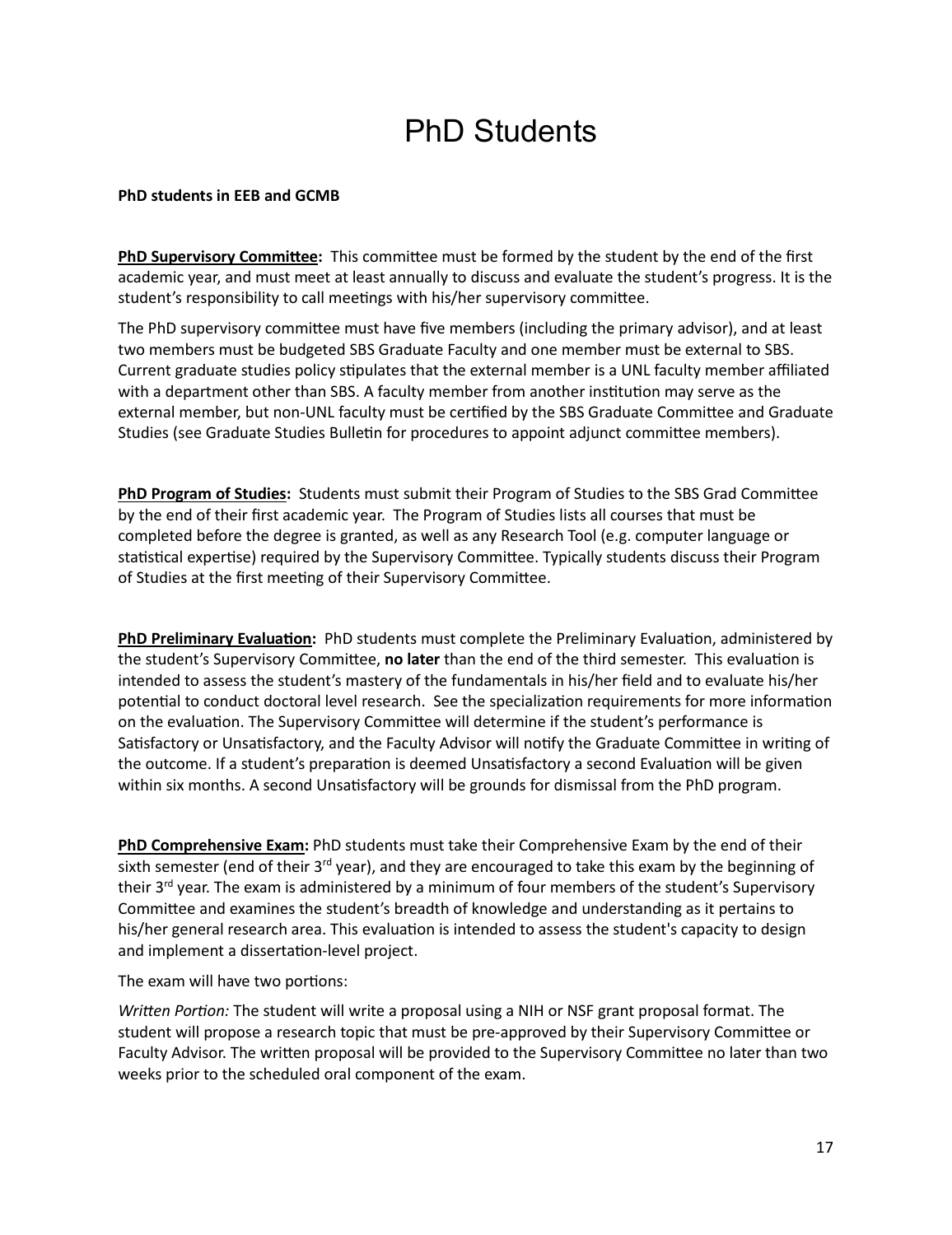*Oral Portion:* The oral exam will cover focal areas iden�fied *a priori* by the members of the Supervisory Committee and more specific questions relating to the written portion of the exam. Upon request, each member of the Supervisory Committee will provide focal areas of questioning and/or reading materials for the oral exam no later than four weeks prior to the exam.

Immediately following the oral portion of the exam, each member of the Supervisory Committee will vote to pass or fail the student. A majority vote is required for the student to pass. The Faculty Advisor will notify the Graduate Committee in writing of the outcome. If the student fails the examination, a second chance will be offered within 6 months. A second failure will be grounds for dismissal from the PhD program.

**Admission to Candidacy:** Once the student completes his/her research tool (if any) and passes his/her Comprehensive Exam he/she advances to candidacy. The Candidacy form is typically completed at the Comprehensive Exam.

**PhD Final Oral Examination:** The student presents a public talk describing his/her dissertation research. A closed door examination by the Supervisory Committee follows. The student passes the Final Oral Exam if no more than one member of the Supervisory Commitee votes to fail the student. The Faculty Advisor will notify the Graduate Committee in writing of the outcome. If the student fails the examination, a written description of what the student must do before taking another exam must be filed with the Graduate Committee (see Graduate Studies Bulletin for more details).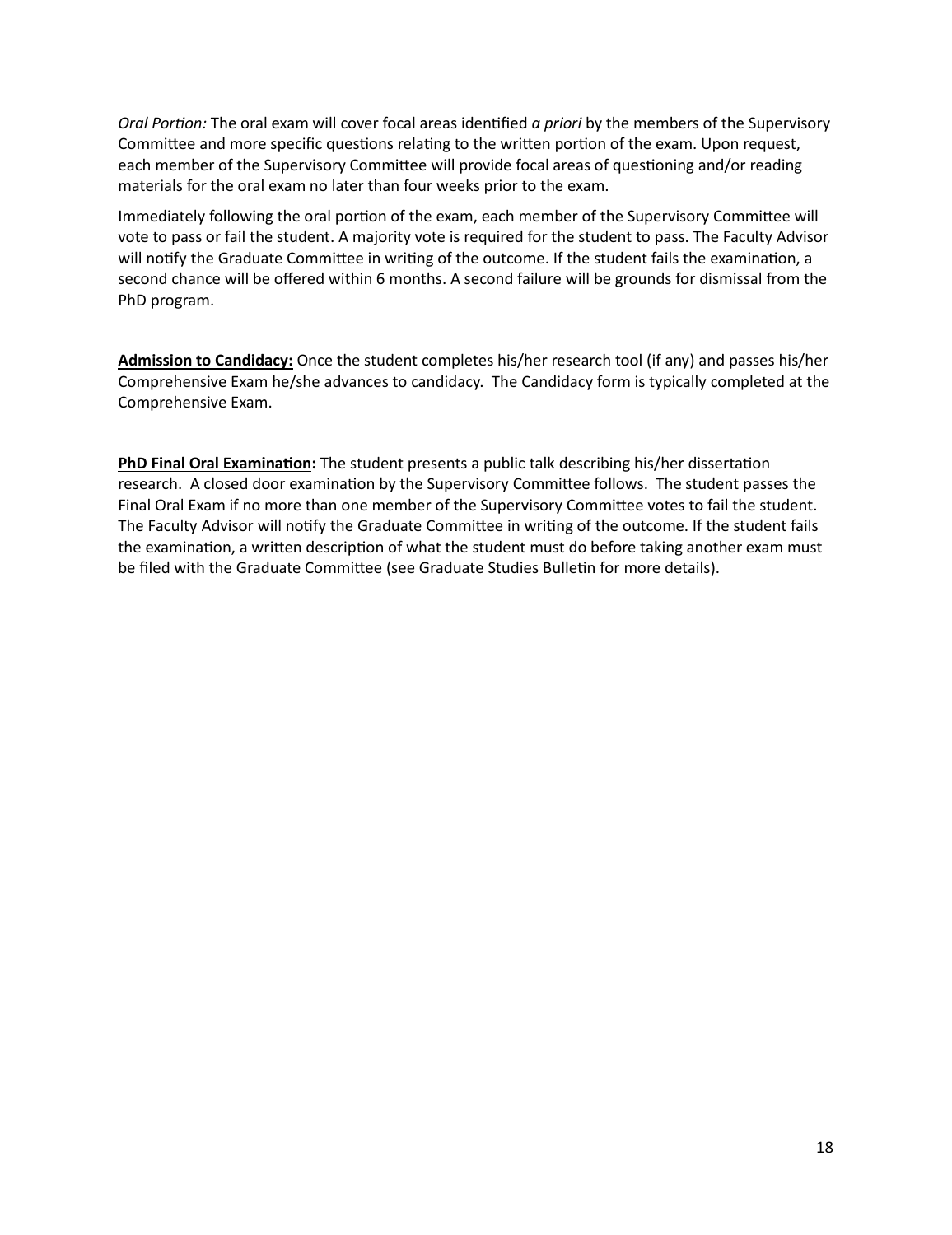### **Excerpts from the Graduate Bulletin** http://bulletin.unl.edu/graduate/Doctoral\_Degree\_Requirements

#### **Requirements for the Degree of Doctor of Philosophy** (applies for a major in Biological Sciences)

#### **Academic Residency Requirements**

The Office of Graduate Studies has established an academic residency requirement for the purpose of ensuring that the doctoral program should be reasonably compact, continuous, and cohesive; and that a substantial portion be in fact done at and under close supervision by the University. The academic residency requirement is part of the student's approved program.

For a student beginning a doctoral program in the University of Nebraska system with a Bachelor's degree, the academic residency requirement for the PhD is 27 hours of graduate work within a consecutive 18-month period or less, with the further provision that 15 of these 27 hours must be taken after receiving the Master's degree or its equivalent.

For a student beginning a doctoral program in the University of Nebraska system with a Master's degree, the academic residency requirement for the PhD is 27 hours of graduate course work within a consecutive 18-month period or less.

For 1) a member of the University staff who is engaged at least half time in instruction or research in their major area, or 2) a person employed in their major field, the residency requirement is 24 credit hours of graduate work within a consecutive two-year period with the further provision that they take at least 12 of these after receiving the Master's degree or its equivalent. For important restrictions, refer to "University Staff Exemption."

In exceptional circumstances, where it is clear that the purpose of residency will be fulfilled although the above formal conditions are not met, the student's supervisory committee may, with the approval of the Dean of Graduate Studies, designate an alternative procedure for satisfying the residency requirements.

A minimum of three full years of graduate study is normally required to complete a program for the degree of doctor of philosophy. Neither the courses taken nor the time spent in study determines the granting of the degree. It is given primarily for high atainment in some special field of scholarship and for demonstrated power of independent research in a subdivision of this field.

The time limit on granting the doctoral degree is eight years from the time of filing the student's program of **studies in the Office of Graduate Studies.** The Supervisory Commitee will determine what course work taken prior to filing of a program of studies, including hours earned toward the Master's degree(s), will be accepted as part of the 90-hour program. The Commitee is not obligated to reduce the doctoral program of studies by applying course work taken toward a previously earned Master's degree(s). Prior course work should be assessed in relation to its contribution to framing a research foundation for the doctorate. Each course accepted must be determined to be current and relevant in relation to the desired degree.

Students who have earned a previous doctoral degree at any institution, including the University of Nebraska, may seek additional doctoral degrees. The subsequent doctoral degree(s) may be in the same discipline as the previously earned degree(s), or in a different discipline. However, no graduate credits will be accepted as transfer credit toward a subsequent doctoral program if the course work has been applied toward a previously completed doctoral degree at any institution, including UNL. Course work applied toward a previously earned Master's degree may be considered for transfer to a subsequent doctorate at the discretion of the Supervisory Commitee.

#### **Appointment of Supervisory Commitee**

In order to assure that students are under careful advisement and mentoring throughout their careers, a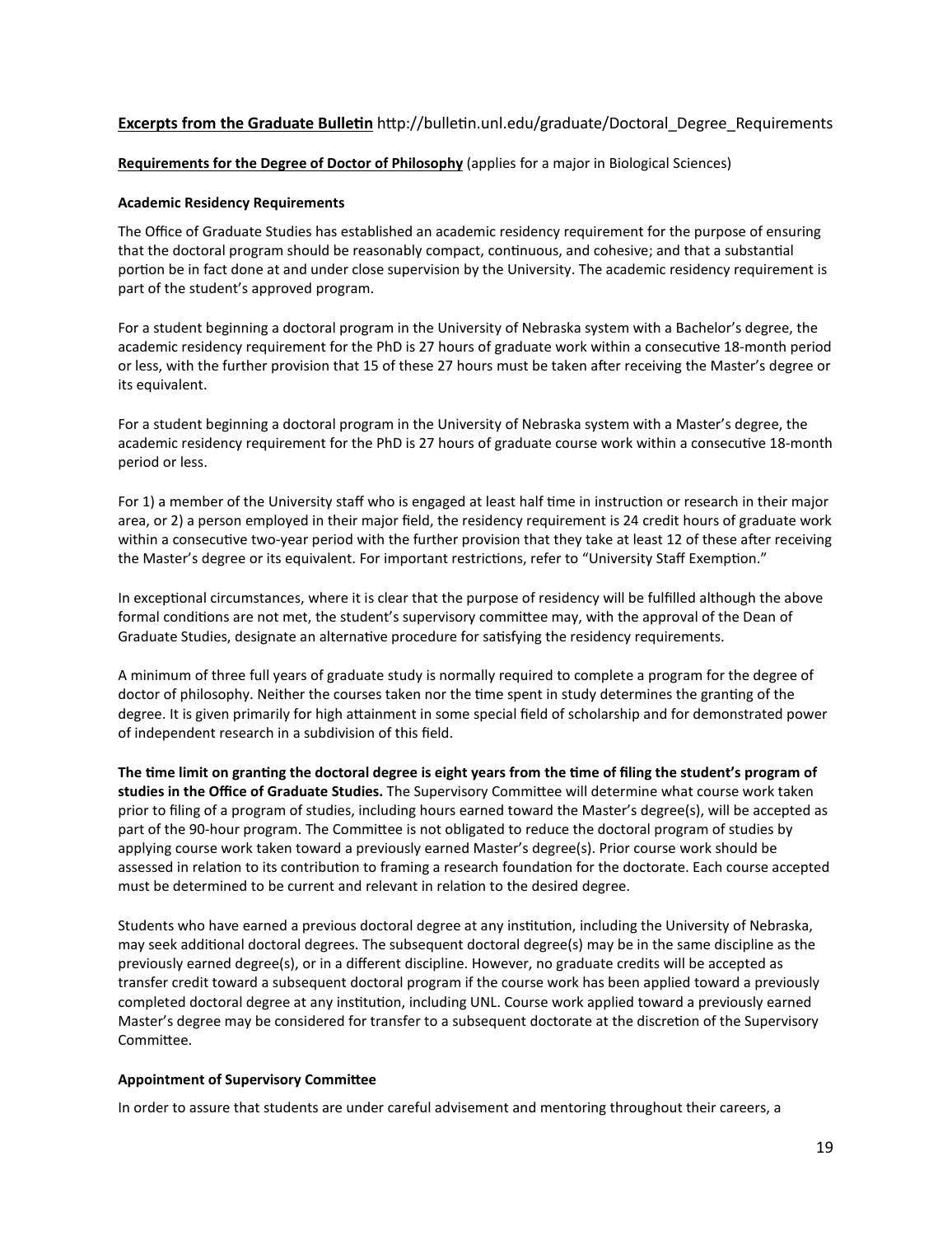**Supervisory Commitee is established before a doctoral student has accumulated 45 credit hours** including any transfer hours but excluding research or language tools. Upon recommendation of the departmental or area Graduate Commitee in the student's major, the Dean of Graduate Studies appoints, for each student, a supervisory commitee of at least four Graduate Faculty**. (While the Graduate College only requires four members on PhD commitee, SBS requires a five member commitee.)** All professors on the supervisory commitee must either be on the Graduate Faculty or be non-Graduate Faculty approved to perform specified Graduate Faculty duties. At least one Graduate Faculty member external to the academic department or area in which the doctorate is to be granted must be included on the commitee responsible for supervising the student's doctoral program of studies. The representative of the minor department on the committee may serve as the outside representative. The establishing of a supervisory committee is based upon the student's:

Demonstrated ability in the fundamental subject mater of his/her major field, and professional promise. The minor or related fields, if applicable, will be represented on the commitee.

See Doctoral Degree Forms and Deadlines on the Graduate Studies website: [htp://www.unl.edu/gradstudies/current/degrees#doctoral](http://www.unl.edu/gradstudies/current/degrees#doctoral)

#### **Changes to the Supervisory Commitee**

If the chair of a PhD supervisory committee leaves the employ of the University or retires, the Office of Graduate Studies must be notified immediately and a change in the supervisory committee made as follows:

a. Graduate Faculty who have retired and been appointed to emeritus status may co-chair the supervisory commitees of doctoral students with a resident Graduate Faculty member.

b. Re�red faculty members not appointed as emeritus, relinquish their Graduate Faculty status and must be replaced on doctoral supervisory commitees.

c. If the student has already achieved Candidacy, the former chair who has left the employ of the University (not through retirement) may be permitted to continue as co-chair of the supervisory committee, with the concurrence of the departmental Graduate Commitee and the UNL Dean of Graduate Studies. A second cochair must be appointed who is a resident Graduate Faculty member.

d. If the student has not yet achieved Candidacy, a new chair of the supervisory commitee who is a resident Graduate Faculty member must be appointed immediately, with the concurrence of the departmental Graduate Commitee and the UNL Dean of Graduate Studies.

If a member of the supervisory committee other than the chair leaves the employ of the University or retires, a replacement should normally be appointed who is a resident Graduate Faculty member. Faculty who have been appointed to emeritus status may continue as committee members. In certain circumstances where a special and needed continuing expertise is involved and the staff member is willing to continue serving, he/she may continue as a member of the supervisory committee, with the approval of the Supervisory Committee Chair and the concurrence of the UNL Dean of Graduate Studies.

#### **Courtesy Members of Doctoral Supervisory Commitees**

(Policy change approved by UNL Graduate Council, 2-12-2009)

The UNL graduate faculty welcomes associations with faculty members from other institutions who might contribute unique expertise to our doctoral programs. These external experts, who must hold a doctoral degree appropriate to the discipline and have academic accomplishments comparable to the criteria for UNL Graduate Faculty, are eligible for appointment as "courtesy" members of doctoral supervisory commitees. Courtesy faculty are appointed as voting members of the supervisory committee and must be willing to participate in the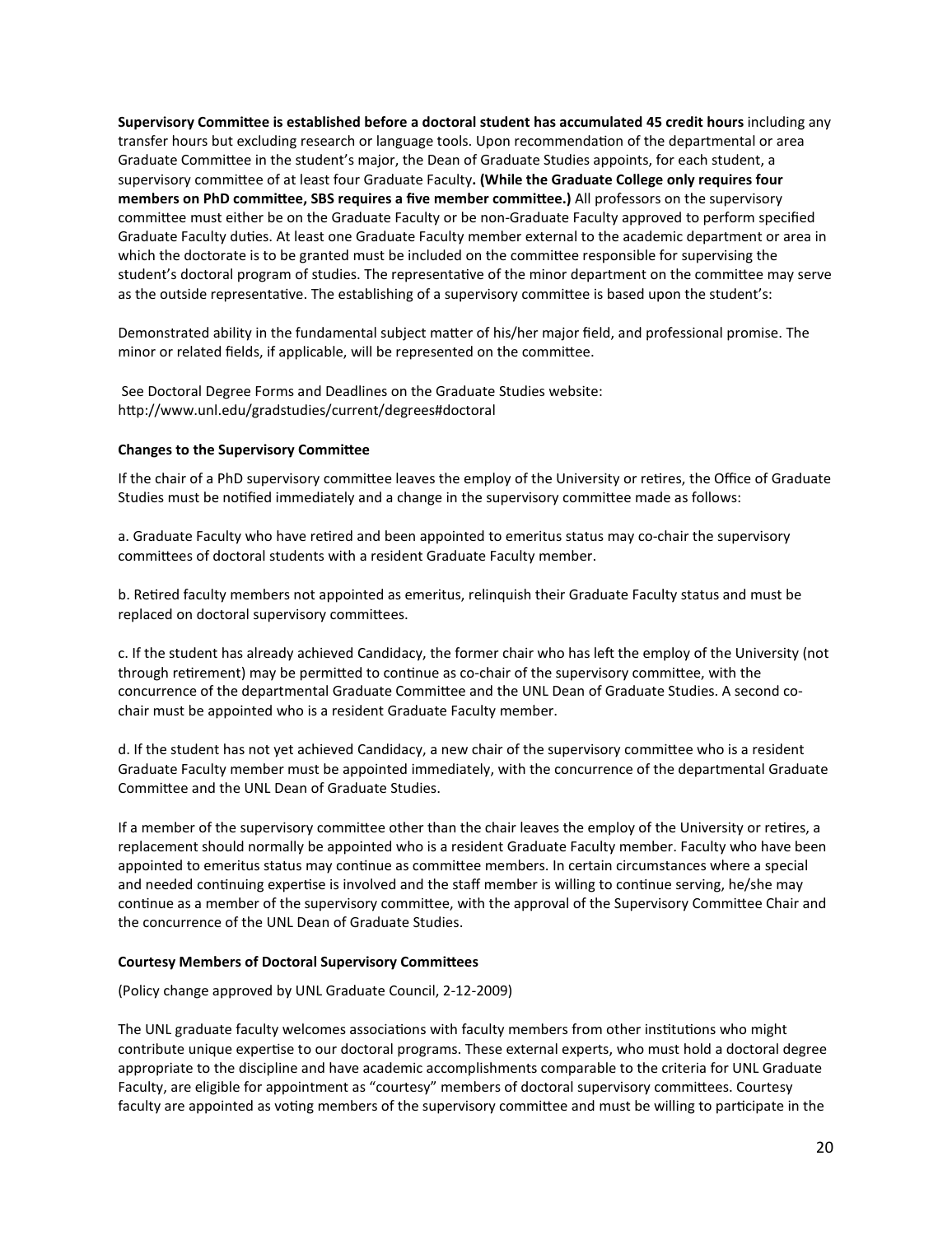student's doctoral program in a manner consistent with this role. The courtesy member may serve as one of the two appointed readers; but may not serve as committee chair, co-chair, or outside representative.

1. A courtesy association is not granted as a blanket status and must be approved separately for each supervisory commitee upon which the individual is nominated to serve.

2. Only one courtesy member may serve on each supervisory commitee, and the commitee must include a minimum of four members of the University of Nebraska Graduate Faculty.

3. Appointment of a courtesy member is accomplished by the submission of the "Courtesy Commitee Member" form signed by the supervisory commitee chair and graduate commitee chair. A current CV from the courtesy member should be submitted with this form (the CV may be e-mailed to ebachman1@unl.edu).

See Doctoral Degree Forms and Deadlines on the Graduate Studies website: [htp://www.unl.edu/gradstudies/current/degrees#doctoral](http://www.unl.edu/gradstudies/current/degrees#doctoral)

#### **Program of Studies**

Within the semester of its appointment the commitee will meet to designate and subsequently to file in the Office of Graduate Studies a complete program of studies, including any language or research tool requirements, and the general area of research for the dissertation. The student's program of study must conform to one of the following plans:

- 1. The student chooses a major from the list of approved doctoral programs. At least half of the graduate work, including the dissertation, will be done in this field. The remaining work, subject to the approval of the supervisory commitee, may include either:
	- a. supporting courses in the same or in related departments, or
	- b. a minor field of study outside of the major department. The minor must include at least 15 semester hours with 6 hours in courses open exclusively to graduate students (900 level or 800 level without 400 level or lower counterparts). It may be taken in any department which has been approved to offer a major leading to a Master's degree. In addition, the minor for the PhD may, in certain departments, be completed in a subdivision of the administrative department. Approved fields of study, which may be selected within each administrative department, must be approved by the Graduate Council for use as a minor and are indicated in this bulletin in the sections of the programs for the respective departments.
- 2. The student may select a field of study which integrates material offered in two or more departments without meeting the specific major requirements as outlined under 1. Such a program of study must be in an approved interdepartmental area for which a special area Graduate Committee representing the departments concerned has been appointed by the Dean of Graduate Studies.

The commitee is not obligated to accept credits beyond the Master's degree which were completed prior to its appointment. At least half of the total program of courses and dissertation research must be completed following submission of the program to the Office of Graduate Studies. Any subsequent change in the program or in the dissertation topic is approved by the supervisory committee and the action reported to the Office of Graduate Studies.

The minimum amount of graduate credit is 90 semester hours, including a dissertation. Not fewer than 45 **semester hours must be completed at the University of Nebraska a�er the filing of the program of studies.** The PhD program will normally include a minimum of 12 hours and a maximum of 55 hours of dissertation research. The time limit on granting the doctoral degree is eight years from the time of filing the student's program of studies in the Office of Graduate Studies.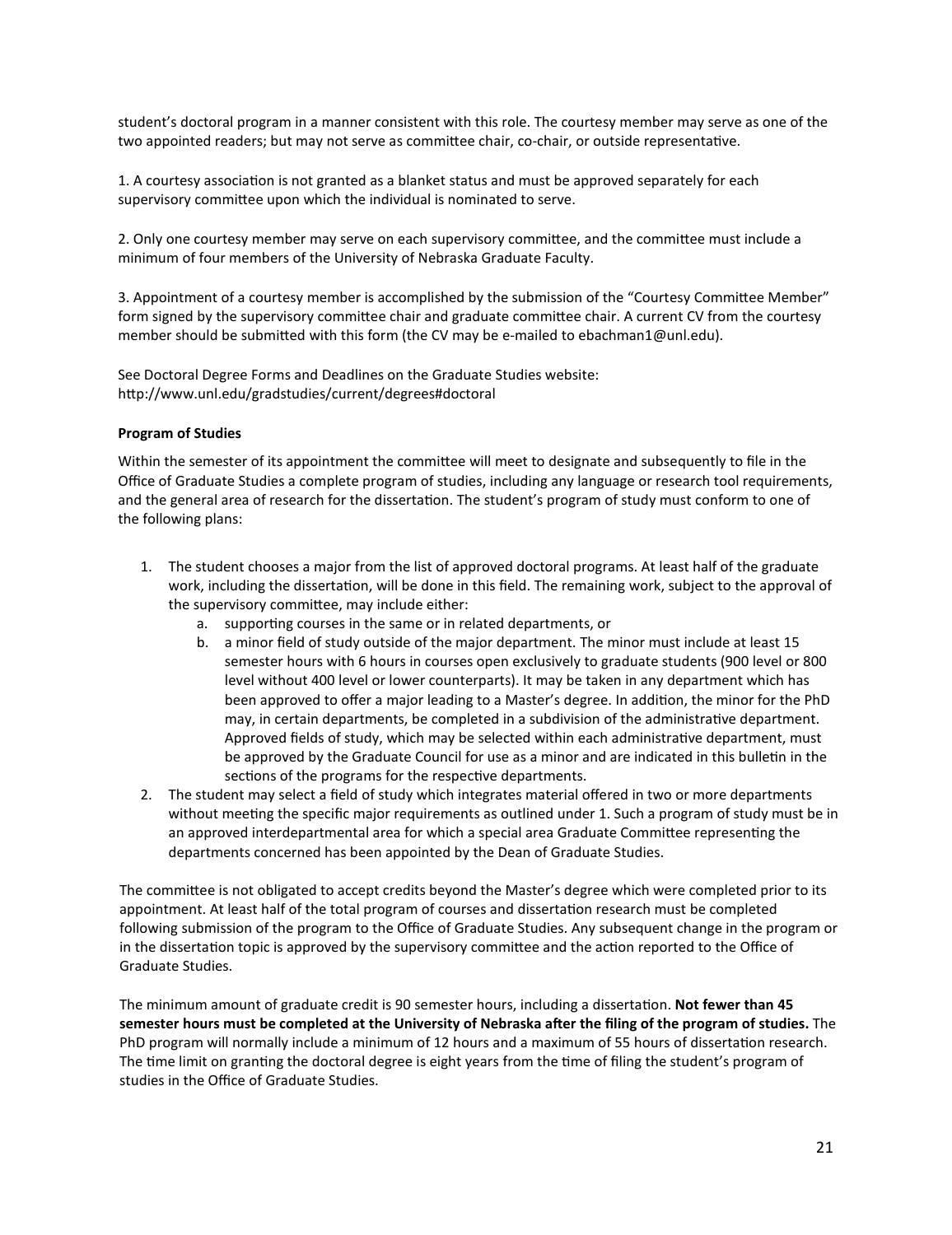#### **See Doctoral Degree Forms and Deadlines on the Graduate Studies website**

[htp://www.unl.edu/gradstudies/current/degrees#doctoral](http://www.unl.edu/gradstudies/current/degrees#doctoral)

#### **Language and Research Tool Requirement**

There is no uniform language or research tool requirement for UNL Graduate Studies. However, certain departments have specific research tool requirements and/or language requirements, which are explained in the sections of this bulletin describing the program in the department or interdepartmental area.

Prior to admission to Candidacy and at least seven months before the final oral examination the student must have satisfied the language and research tool requirements for their department as noted in the bulletin.

#### **Comprehensive Examination and Admission to Candidacy**

When a student has substantially completed studies in the doctoral program (PhD, EdD, DMA), he/she must pass a written comprehensive examination, in major and minor or related fields. The written comprehensive examination is not a repetition of course examinations but is an investigation of the student's breadth of understanding of the field of knowledge of which their special subject is a part.

At the discretion of the supervisory committee, the student may also be required to pass an oral comprehensive examination. The oral examination may include the minor or related fields in addition to the major field of study. The supervisory committee arranges for written or oral examinations.

When the student has passed the comprehensive examination, satisfied language and research tool requirements of her/his approved program, and removed any provisional admission requirements, the commitee will recommend to the Office of Graduate Studies the doctoral student's admission to Candidacy by filing the Application for Admission to Candidacy for the doctoral degree, noting the dates of completing the comprehensive examination(s). The application must be filed at least seven months prior to the final oral **examination** (dissertation defense).

**Following admission to Candidacy the student must register for at least one credit hour during each academicyear semester un�l he/she receives the doctoral degree, even if the student has already met the total disserta�on hours on their approved program of study. Failure to register during each academic-year**  semester will result in termination of the program of study.

**NOTE:** Should the Supervisory Committee determine the student has failed the comprehensive examination, a letter must be submitted by the chair of the supervisory committee to the Dean of Graduate Studies stating the conditions under which the student may attempt another examination, or part thereof, not earlier than the following academic term. Typically, but upon the discretion of the supervisory committee, only two attempts to pass the comprehensive examination will be permitted.

For the Application for Admission to Candidacy form, see doctoral deadlines and forms at [htp://www.unl.edu/gradstudies/current/degrees#doctoral](http://www.unl.edu/gradstudies/current/degrees#doctoral)

#### **Final Examination**

The final examination for the doctoral degree is oral and open to members of both the University community and the public. During the dissertation presentation and general questioning all persons may be present. However, at the end of the public hearing there will be a closed questioning portion of the examination where all persons except the Candidate, doctoral supervisory commitee, and invited faculty must be excused. It is given by the supervisory committee after the Candidate's studies have been completed and the dissertation accepted. The committee also determines its character and length. The examination may be devoted to the special field of the dissertation or to the Candidate's general knowledge, or it may be designed to test judgment and critical powers.

The final oral examination for the PhD will not be scheduled unless the chair of the supervisory committee and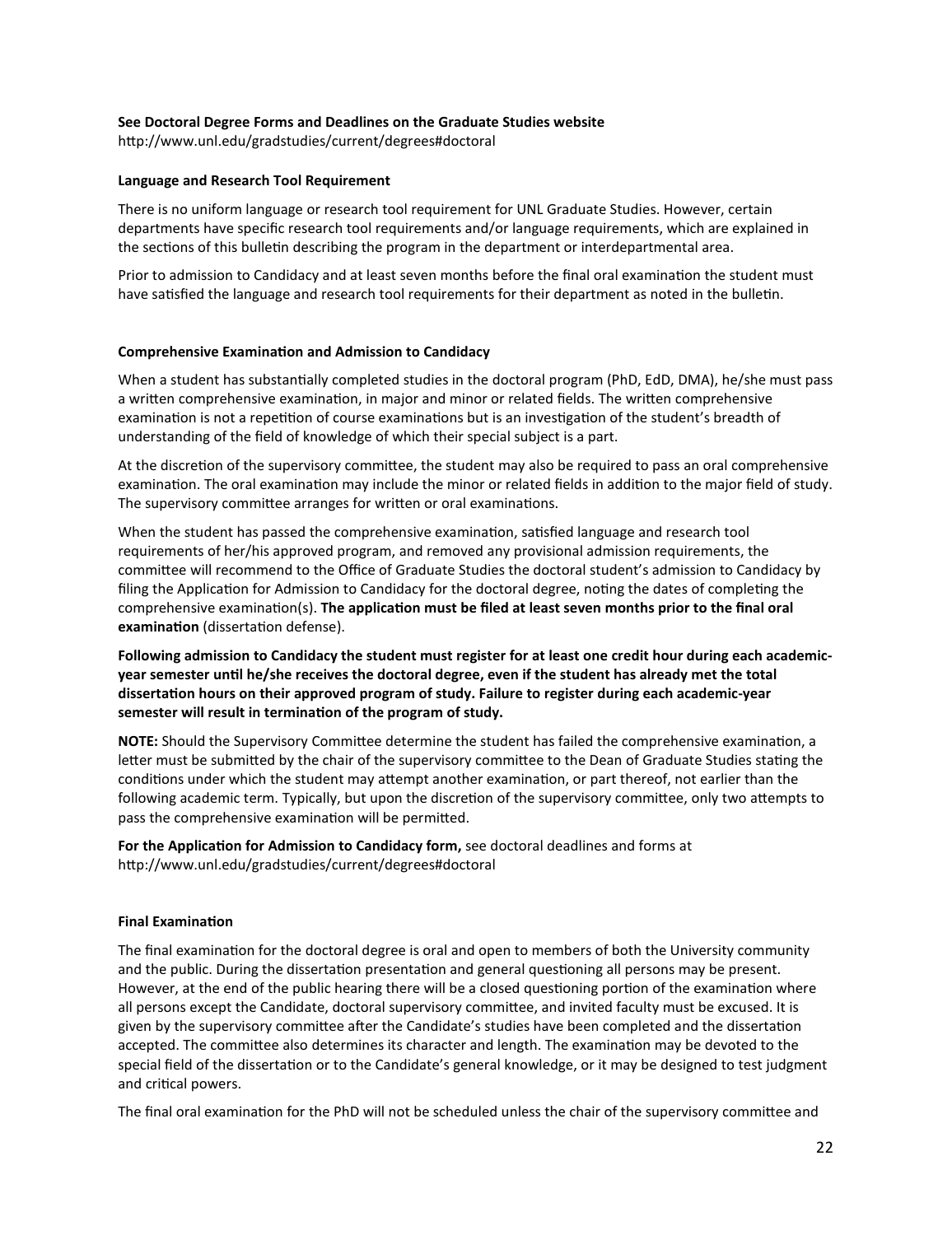at least two other members of the committee are available for the examination. Exceptions may be made only by permission of the Dean of Graduate Studies. In any event, the supervisor of the dissertation must have seen and approved the completed dissertation before the examination will be scheduled.

The final oral examination over the dissertation may be waived only with the unanimous consent of the supervisory committee. The committee reports the results of the final oral examination or the reason for its waiver to the Office of Graduate Studies.

In the event that members of an oral examining commitee are not unanimous regarding passing a Candidate, the student is to be approved for the degree if only one examiner dissents. However, in each case, the dissenting member of the committee will be expected to file a letter of explanation in the Office of Graduate Studies.

If a student fails to pass the final oral examination for an advanced degree, his/her committee must file a report on the failure in the Office of Graduate Studies and indicate what the student must do before taking another examination. Another examination may not be held during the same semester or the same summer session in which the student failed.

**See Doctoral Degree Forms and Deadlines** on the Graduate Studies website: [htp://www.unl.edu/gradstudies/current/degrees#doctoral](http://www.unl.edu/gradstudies/current/degrees#doctoral)

#### **Disserta�on**

The dissertation is of no fixed length. It should treat a subject from the Candidate's special field, approved by the supervisory commitee. It should show the technical mastery of the field and advance or modify former knowledge, i.e., it should treat new material, or find new results, or draw new conclusions, or it should interpret old material in a new light. Each candidate for the degree shall submit with the dissertation an abstract of the same, not exceeding 350 words in length including the title. A guidebook for dissertation preparation is available on the Office of Graduate Studies Web site. For specific formatting guidelines, the Guidebook should be consulted.

Research activities involving human subjects or live vertebrate animals may not be conducted at the **University of Nebraska-Lincoln (UNL) unless the research ac�vi�es have been reviewed and approved by the**  appropriate board or committee. The Institutional Review Board (IRB) reviews projects involving human subject research and the Institutional Animal Care and Use Committee (IACUC) reviews the use of animals in research. These reviews are in accordance with Federal regulations and UNL assurance documents to the Office for Human Research Protections (OHRP). The IRB New Protocol Submission form must be completed **on-line a[t htp://nugrant.unl.edu;](http://nugrant.unl.edu/) the Applica�on to Use Animals is available at [htp://research.unl.edu/orr/qa.shtml.](http://research.unl.edu/orr/qa.shtml) Note that the IRB and IACUC will not review projects already in progress; approval must be secured prior to the ini�a�on of the research. Evidence of IRB/IACUC approval**  must be submitted at the time the final version of the thesis or dissertation is filed.

#### **Reading Commitee**

The dissertation and abstract are reviewed by a reading committee of two members from the supervisory commitee, excluding the chair/co-chair. The manuscripts must be presented to members of the reading committee in time to permit review and approval, which must be indicated at least three weeks in advance of the final oral examination. The application for the final oral examination and a rough draft of the title page and abstract must be presented to the doctoral program specialist in the Office of Graduate Studies for preliminary review at least three weeks before the final oral examination.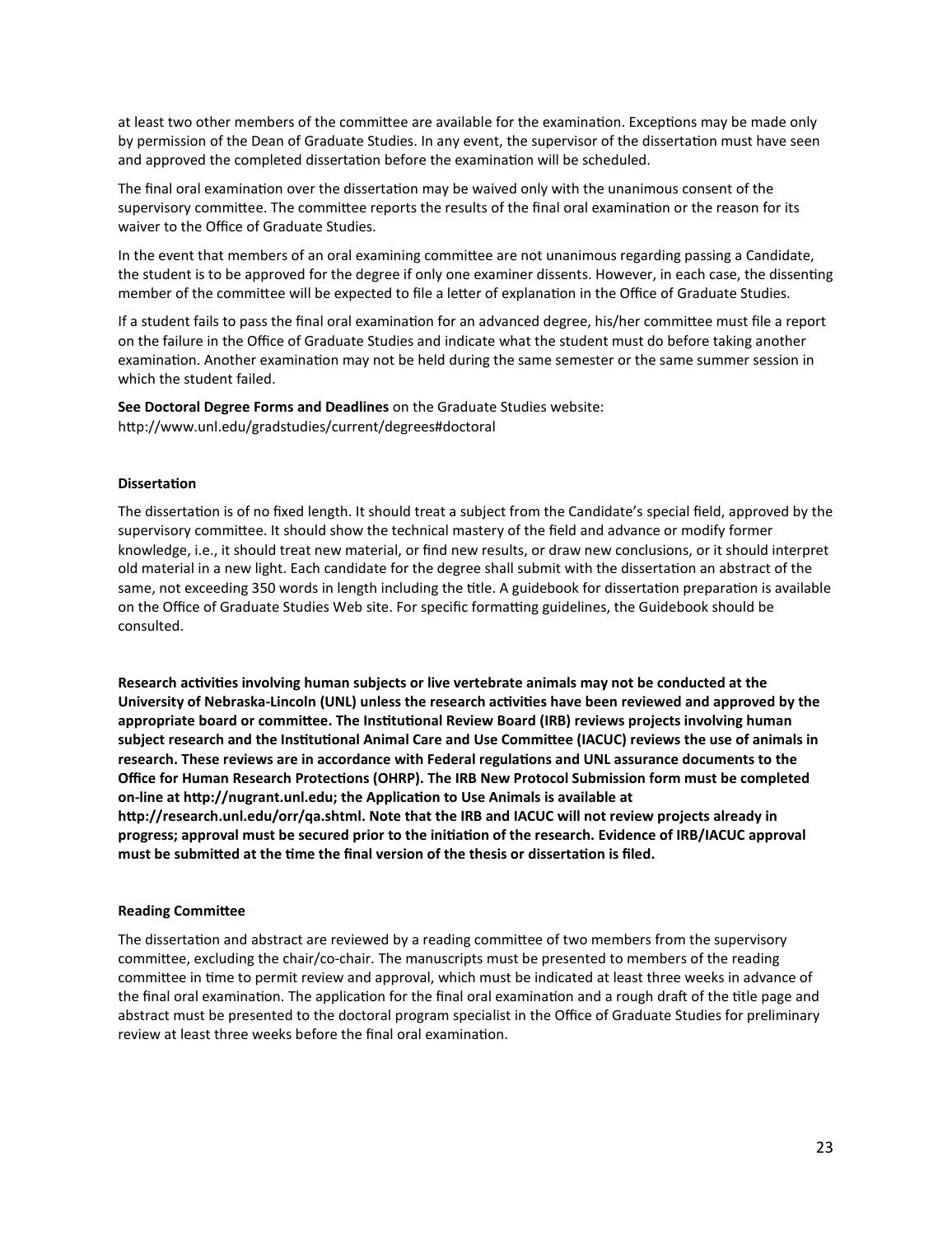#### **Depositing the Dissertation**

Following the successful completion of the oral examination, the student should consult the instructions received at the time of filing the Application for Final Oral Exam before submission of required items in the Office of Graduate Studies, 1100 Seaton Hall.

Only abstracts/dissertations that meet all published requirements can be approved and stamped for depositing in 318 Love Library. The student must also present to the Dean of University Libraries a signed agreement for the publication of the abstract and processing of the dissertation.

Before the degree is granted, each Candidate pays a processing fee and a fee to cover the cost of publication of the abstract in Dissertation Abstracts International.

#### **Summary of Procedure for the Doctor of Philosophy Degree**

This summary of procedure should be studied carefully in connection with the Graduate College calendar. See Doctoral Degree Forms and Deadlines on the Graduate Studies website [htp://www.unl.edu/gradstudies/current/degrees#doctoral](http://www.unl.edu/gradstudies/current/degrees#doctoral).

1. Admission to UNL Graduate Studies by the evaluation of official transcripts presented in person or by mail before registration.

2. Registration after consultation with advisers in major and minor departments.

3. Submission to the Office of Graduate Studies of an Appointment of the Supervisory Commitee form approved by the departmental or area Graduate Commitee before 45 hours of credit have been accumulated toward the degree.

4. Submission to the Office of Graduate Studies of a Program of Studies form approved by the supervisory committee setting forth the complete plan of study for the degree with a minimum of 45 hours exclusive of language and/or research tools remaining to be taken. The time limit on granting the doctoral degree is eight years from the time of filing a student's program of studies in the Office of Graduate Studies.

5. Satisfactory completion of foreign language or research tool requirements set forth in the approved program and passing of comprehensive examinations in major and minor or related fields when the student's program of courses is substantially completed.

6. Admission to Candidacy for the PhD degree by filing an application in the Office of Graduate Studies of the passing of the comprehensive examinations and the completion of language and research tool requirements (at least seven months before the final oral examination).

7. Filing of an application for the degree at the Office of Registration and Records, 107 Canfield Administration Building. This application is effective during the current term only. It must be renewed at the appropriate time if requirements for graduation are not completed until a later term.

8. Presentation of the dissertation and the abstract to the members of the reading committee in sufficient time for review and approval, which must be obtained at least three weeks before the final examination.

9. At least three weeks prior to the date of the oral examination, presentation to the Office of Graduate Studies of the application for final oral examination and a copy of the title page and abstract for preliminary review.

10. Passing of any required final oral examination.

11. Deposition of the required documents as detailed in the instructions received at the time of filing the application for Final Oral Exam with the Dean of University Libraries after approval by the doctoral programs specialist in the Office of Graduate Studies. Delivery of the Report on the Completion of the Doctoral Degree form, signed by members of the supervisory commitee, the Dean of University Libraries, and the Comptroller, to the Office of Graduate Studies. In addition, one bound copy of the dissertation is to be deposited with the student's major department.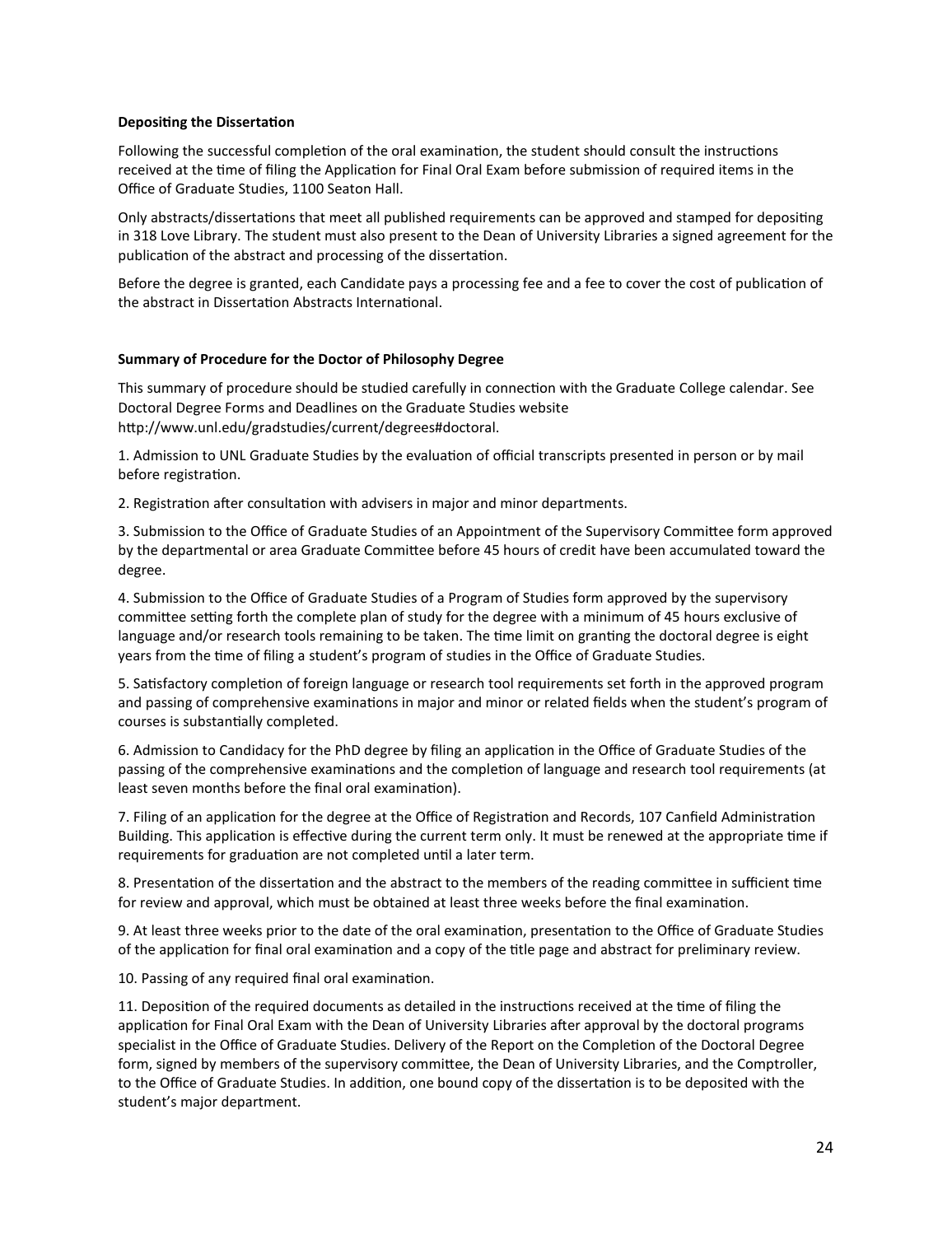## **Graduate Specializa�ons 2021-2022**

## **Ecology, Evolution & Behavior (EEB)**

**Faculty**: Drs. Brassil, Cressler, DeLong, Fritz, Gardner, Hebets, Lyons, Meiklejohn, Montooth, Pilson, Russo, Shizuka, Storz, Tenhumberg, P. Wagner, Woodman, & Zink **Grad Comm Reps**: Dr. Gardner

**Courtesy**: Drs. Bevins, Hoagland, Leger, Powell, Powers, Reinhard, Stevens & Wedin

## **Genetics, Cellular and Molecular Biology (GCMB)**

**Faculty**: Drs. Angeletti, Atkin, , Blum, Cerutti, Chia, Christensen, Couch, M. Herman, Li, E. Moriyama, H. Moriyama, Nickerson, Osterman, Riekhof, Weaver, Weber, Yu, C. Zhang & L. Zhang

**Grad Comm Reps:** Dr. Li

**Courtesy:** Drs. Baenziger, Barletta, Benson, Black, Buan, Ciobanu, Clemente, Cui, DiRusso, Fernando, Fromm, Goodman, Hallen-Adams, Herman, Herr, Hutkins, Izard, Ladunga, Mitra, Mower, Osorio, Pattnaik, Petersen, Petro, Ramer-Tait, Riethoven, Schachtman, Staswick, Stone, Van Etten, Walia, Wiebe, Wilson, Xiang & Zhou

## **Graduate Committee Chair:** Dr. Tenhumberg

## Definitions

Faculty – Faculty budgeted in either SBS (EEB and GCMB) Courtesy – UNL faculty budgeted in a Department other than SBS (for EEB and GCMB). These faculty may serve as faculty advisor to SBS (EEB and GCMB)) students.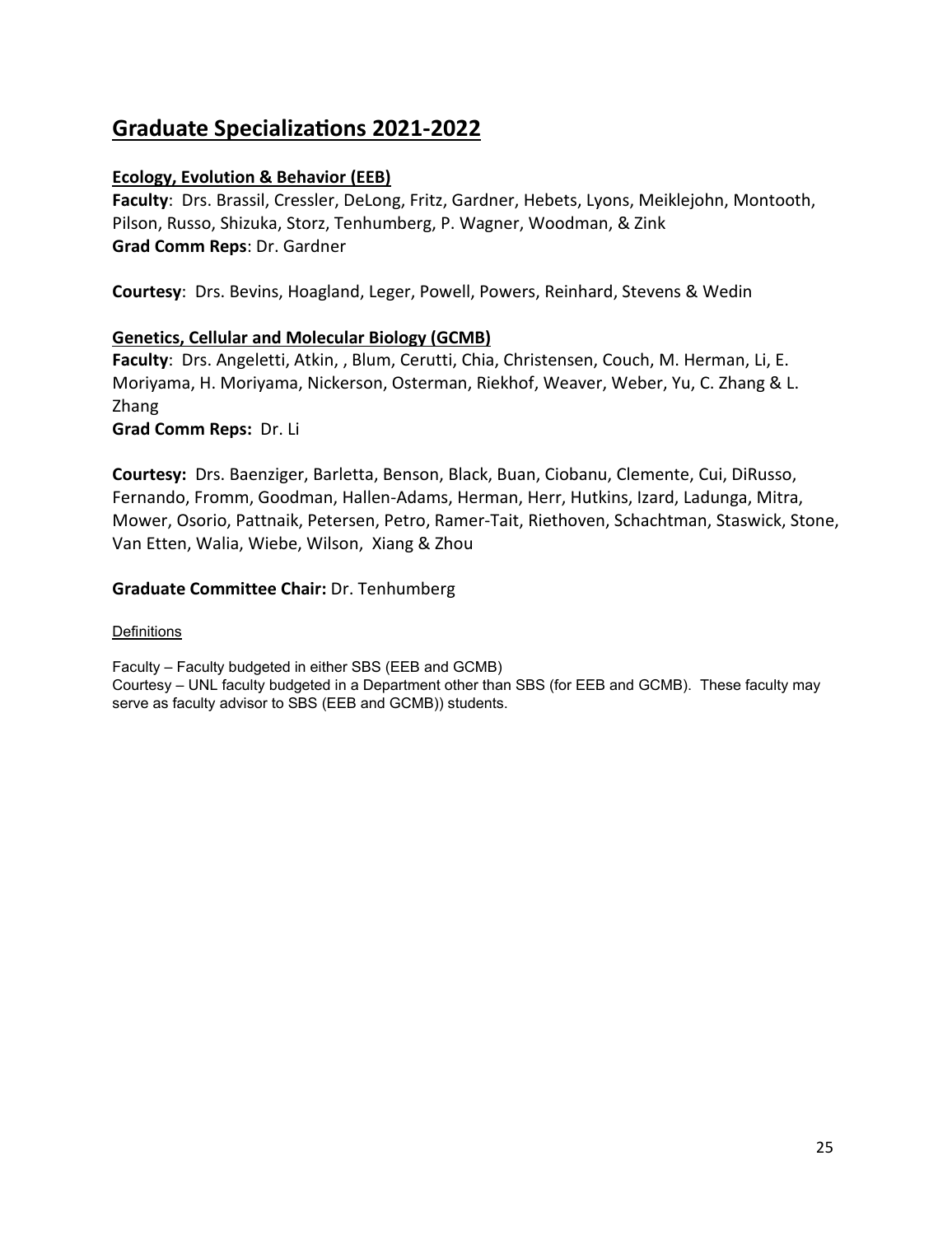## **Ecology, Evolution and Behavior (EEB) Specialization Requirements**

The EEB Specialization is composed of faculty members that share interests in ecological and evolutionary processes. Research interests include: animal cognition, aquatic ecology, behavioral ecology, biodiversity, ecotoxicology, evolutionary biology, evolutionary ecology, evolutionary genetics and genomics, evolutionary physiology, parasitology, phylogenetics, physiological ecology, population and community ecology, and theoretical ecology.

Our goal is to develop broadly trained biologists that have both the conceptual tools and exper�se necessary to address fundamental ecological and evolutionary research questions. To meet this goal, our graduate curriculum includes a list of suggested core courses for first year students as well as a list of additional courses. This curriculum also includes a required seminar series that focuses on research design and completed research. Seminars and discussion groups relating to more specialized research areas are frequently offered by EEB Faculty.

## **Required Coursework**

Students are expected to register for either the EEB seminar course (BIOS 915E) or the GCMB (BIOS 915A) seminar course in each semester that they are in residence on the UNL campus. The EEB seminar meets weekly, and presentations may include seminars by external speakers and/or EEB students, post docs, or faculty presenting proposed, in progress, or completed work. In addition, MS and PhD defense talks may be given at the EEB seminar. Students are required to present in BIOS 915E every year. In addition, students who receive SBS Special Funds are required to present a poster at the BGSA Symposium the following year.

## **Suggested Coursework**

The coursework for individual students will be tailored to their research interests and should be determined primarily by the student's Supervisory Commitee. However, the following three core courses are recommended for all EEB students, and would serve the students best if taken in their first year in the program.

| Class                                       | Credit Hours | Typically Offered |
|---------------------------------------------|--------------|-------------------|
| Bios 803 - Principles of Evolution          |              |                   |
| Bios 804 - Principles of Behavioral Ecology |              |                   |
| Bios 805 – Principles of Ecology            |              |                   |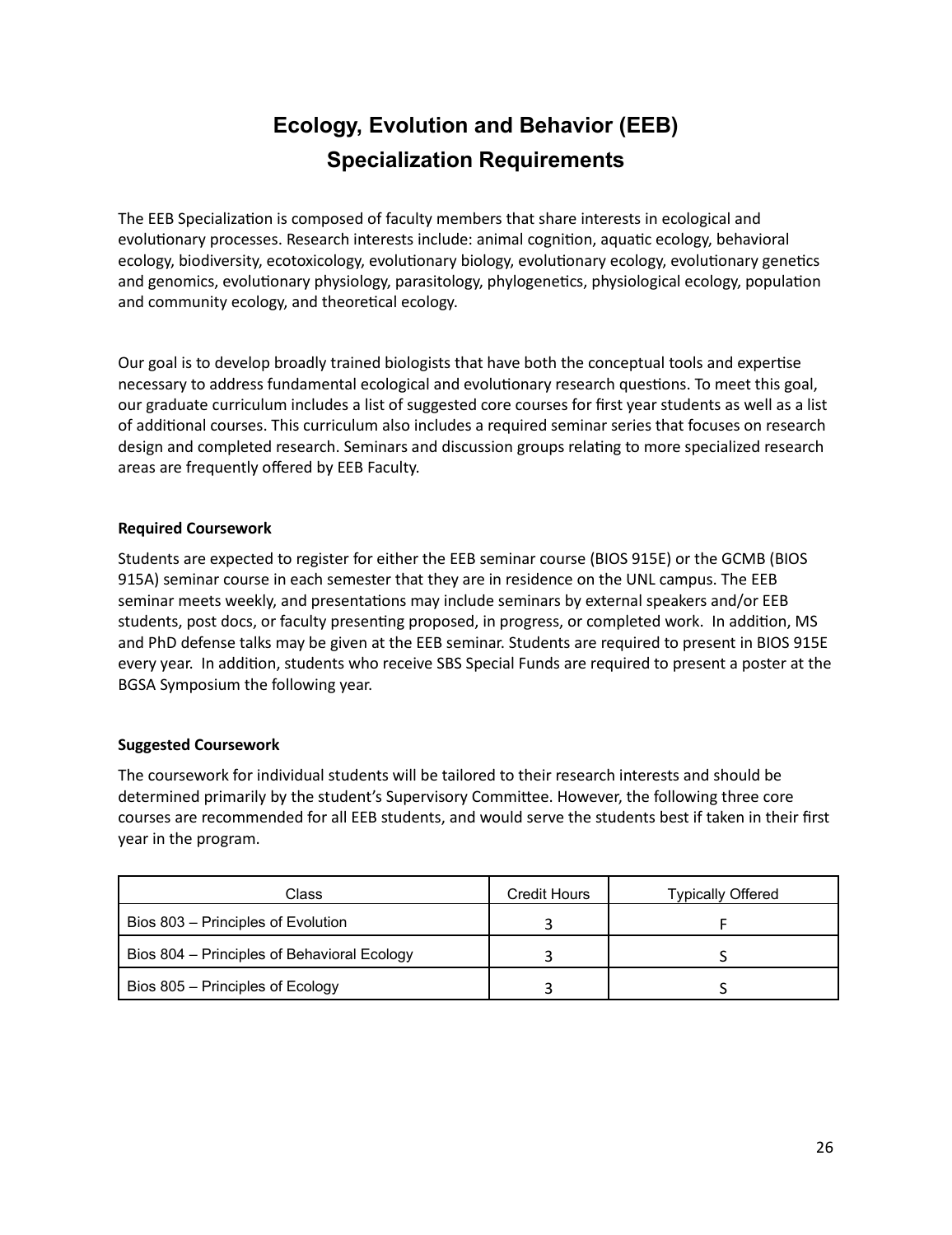In addition, each student, in consultation with his/her Supervisory Committee, will determine which additional coursework is appropriate. Some regularly offered courses include:

| Class                                                              | <b>Credit Hours</b> | <b>Typically Offered</b> |
|--------------------------------------------------------------------|---------------------|--------------------------|
| Bios 829 - Phylogenetic Biology                                    | 4                   | F - alternate years      |
| Bios 854 - Ecological Interactions                                 | 3                   | S - alternate years      |
| Bios 897 - Evolutionary Genomics/Population<br>Genetics            |                     | Variable                 |
| Bios 953 - Advanced Population Ecology                             |                     | Variable                 |
| Bios 955 - Behavioral Ecology                                      |                     | Variable                 |
| Bios 959 - Advanced Community Ecology                              |                     | Variable                 |
| Bios 960 - Biosystematics and Nomenclature                         | 3                   | S - alternate years      |
| Bios 962 - Animal Communication                                    | 3                   | S - alternate years      |
| Bios 924 - Molecular Phylogenetics                                 | 3                   | Variable                 |
| Stat 801 - Statistical Methods                                     | 4                   | Variable                 |
| Stat 802 - Experimental Design                                     |                     | Variable                 |
| Bios 856 - Mathematical Models in Biology                          | 3                   | F                        |
| Bios 877 - Bioinformatics                                          | 3                   | S                        |
| Bios 951 - Quantitative                                            | 3                   | S - alternate years      |
| Psyc 941 - Fundamentals of Research Design and<br>Data Analysis I  | 3                   | Variable                 |
| Psyc 942 - Fundamentals of Research Design and<br>Data Analysis II | 3                   | Variable                 |
| NRES 803 - Ecological Statistics                                   | 4                   | Variable                 |

\*This reflects historical patterns and not necessarily future offerings. The Department cannot guarantee when and if a class will be offered.

## Additional Expectations

The EEB Specialization expects its graduate students to participate in all of the activities that are designed to enhance their education, training, and interactions with each other and the Specialization faculty. These activities include interacting with visiting speakers and participation in the Biology Graduate Student Association (BGSA) annual student symposium. Students are required to present in BIOS 915E every year. In addition, students who receive SBS Special Funds are required to present a poster at the BGSA Symposium the following year.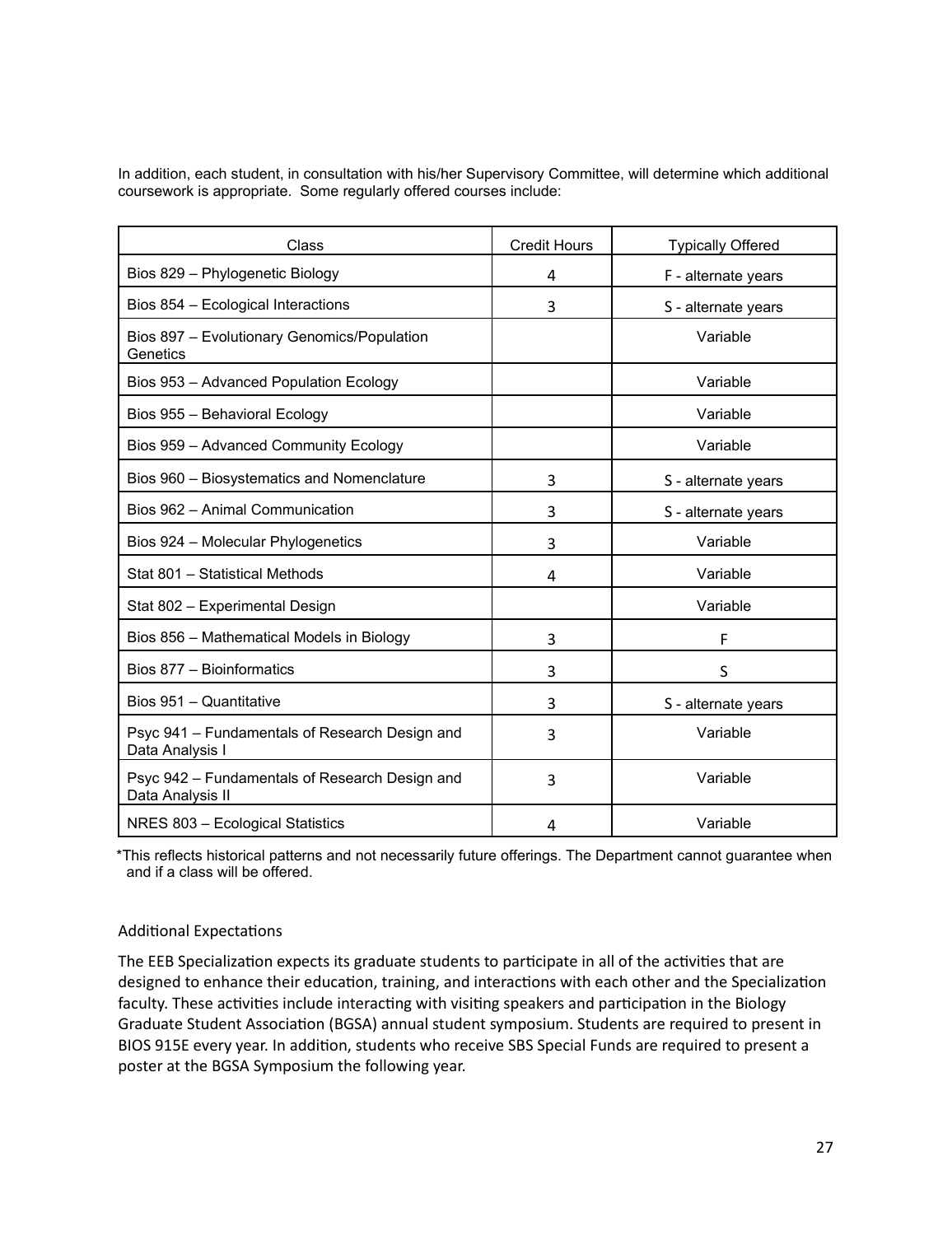## **Genetics, Cell, and Molecular Biology Specialization Requirements**

The GCMB Specialization is composed of faculty members that share interests in Genetics, Cell and Molecular Biology. Research areas are diverse, and include: cell biology, molecular genetics, microbiology, virology, immunology, biochemistry, bioinformatics, animal/plant pathology, genetics, genomics, systems biology, and molecular evolution.

Our goal is to develop broadly trained biologists that have both the conceptual tools and exper�se necessary to address fundamental research questions in cell and molecular biology. To meet this goal, our graduate curriculum includes a list of suggested core courses for first year students as well as a list of addi�onal courses. This curriculum also includes a required seminar series that focuses on research design and ongoing research (BIOS 915A). Additionally, GCMB faculty frequently offer seminars and discussion groups relating to more specialized research areas.

### **Required Coursework**

Students are expected to register for the GCMB (BIOS 915A) or EEB (BIOS 915E) seminar course in each semester they are in residence on the UNL campus. The GCMB seminar meets weekly, and presentations may include seminars by external speakers and/or GCMB students, post docs, or faculty presenting proposed, in progress, or completed work. In addition, MS and PhD defense talks may be given at the GCMB seminar.

## **Suggested Coursework**

The coursework for individual students will be tailored to their research interests and should be determined primarily by the student's Supervisory Commitee. Three of the following core courses are recommended for all GCMB students, and would serve the students best if taken early in their program.

| Class                                                  | <b>Credit Hours</b> | Typically Offered* |
|--------------------------------------------------------|---------------------|--------------------|
| BIOS 807 Biology of Cells and Organelles               |                     |                    |
| <b>BIOS 818 Advanced Genetics</b>                      |                     |                    |
| <b>BIOS 820 Molecular Genetics</b>                     |                     |                    |
| <b>BIOS 827 Practical Bioinformatics Laboratory</b>    |                     |                    |
| <b>BIOS 877 Bioinformatics and Molecular Evolution</b> |                     |                    |

In addition, each student, in consultation with his/her Supervisory Committee, will determine which additional coursework is appropriate. Some regularly offered courses are listed below.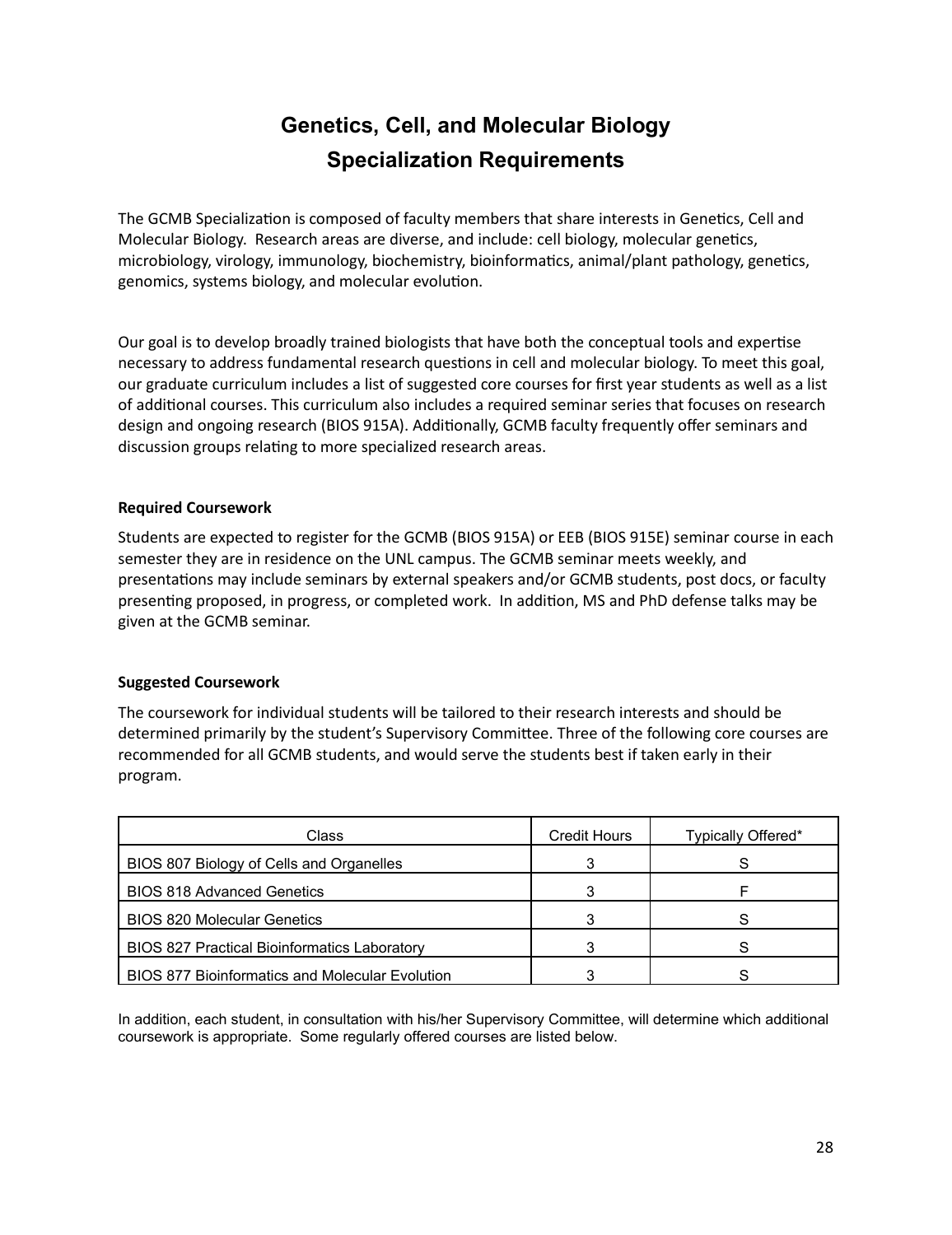| Class                                                                      | <b>Credit Hours</b> | Typically Offered*  |
|----------------------------------------------------------------------------|---------------------|---------------------|
| BIOS 802 Cancer Biology                                                    | 3                   | F,S                 |
| BIOS 807 Biology of Cells and Organelles                                   | 3                   | S                   |
| <b>BIOS 812 Human Genetics</b>                                             | 3                   | F                   |
| <b>BIOS 818 Advanced Genetics</b>                                          | 3                   | F                   |
| <b>BIOS 820 Molecular Genetics</b>                                         | 3                   | S                   |
| BIOS 945 RNA Biology                                                       | 3                   | F - alternate years |
| <b>BIOS 998 Special Topics: Epigenetic Regulatory</b><br><b>Mechanisms</b> | 3                   | F - alternate years |
| BIOC/BIOS 831 Biomolecules & Metabolism                                    | 3                   | F,S                 |
| BIOC/BIOS 832 Gene Expression and Replication                              | 3                   | F, S                |
| BIOC/BIOS 839 Survey of Biochemistry                                       | 3                   | Variable            |
| <b>CHEM/BIOS 932 Proteins</b>                                              | $\mathfrak{p}$      | F                   |
| CHEM/BIOS 933 Enzymes                                                      | 2                   | F                   |
| CHEM/BIOS 934 Genome Dynamics and Gene Expression                          | 3                   | F                   |
| <b>VBMS/BIOS 964 Signal Transduction</b>                                   | 3                   | S – alternate years |

## **1. Genetics, Genomics, and Molecular Biology Related Courses**

## **2. Bioinformatics, Molecular Evolution, and Systems Biology Related Courses**

| Class                                                                                 | <b>Credit Hours</b> | Typically Offered*  |
|---------------------------------------------------------------------------------------|---------------------|---------------------|
| <b>BIOS 826 Computational Systems Biology</b>                                         | 3                   | F                   |
| <b>BIOS 827 Practical Bioinformatics Laboratory</b>                                   | 3                   | S                   |
| BIOS 828 Perl Programming for Biological Applications                                 | 3                   | F Variable          |
| BIOS 829 Phylogenetic Biology                                                         | 4                   | F                   |
| BIOS 856 Mathematical Models in Biology                                               | 3                   | Variable            |
| <b>BIOS 877 Bioinformatics and Molecular Evolution</b>                                | 3                   | S                   |
| <b>BIOS 924 Molecular Phylogenetics</b>                                               | 4                   | Variable            |
| BIOS 942 Genetics, Genomics, and Bioinformatics of Prokaryotes                        | 3                   | F - alternate years |
| ASCI 832 Genome Analysis                                                              | 3                   | S                   |
| <b>ASCI 896 Statistical Genomics</b>                                                  | 3                   | S, Variable         |
| LIFE 891 Life Sciences Research: Integrating quantitative<br>computational approaches | 3                   | F,S                 |
| STAT 801 Statistical Methods in Research [general statistics]                         | 4                   | F,S                 |
| STAT 842 Computational Biology                                                        | 3                   | F                   |
| STAT 843 Next-Generation Sequencing and Systems Biology                               | 3                   | S                   |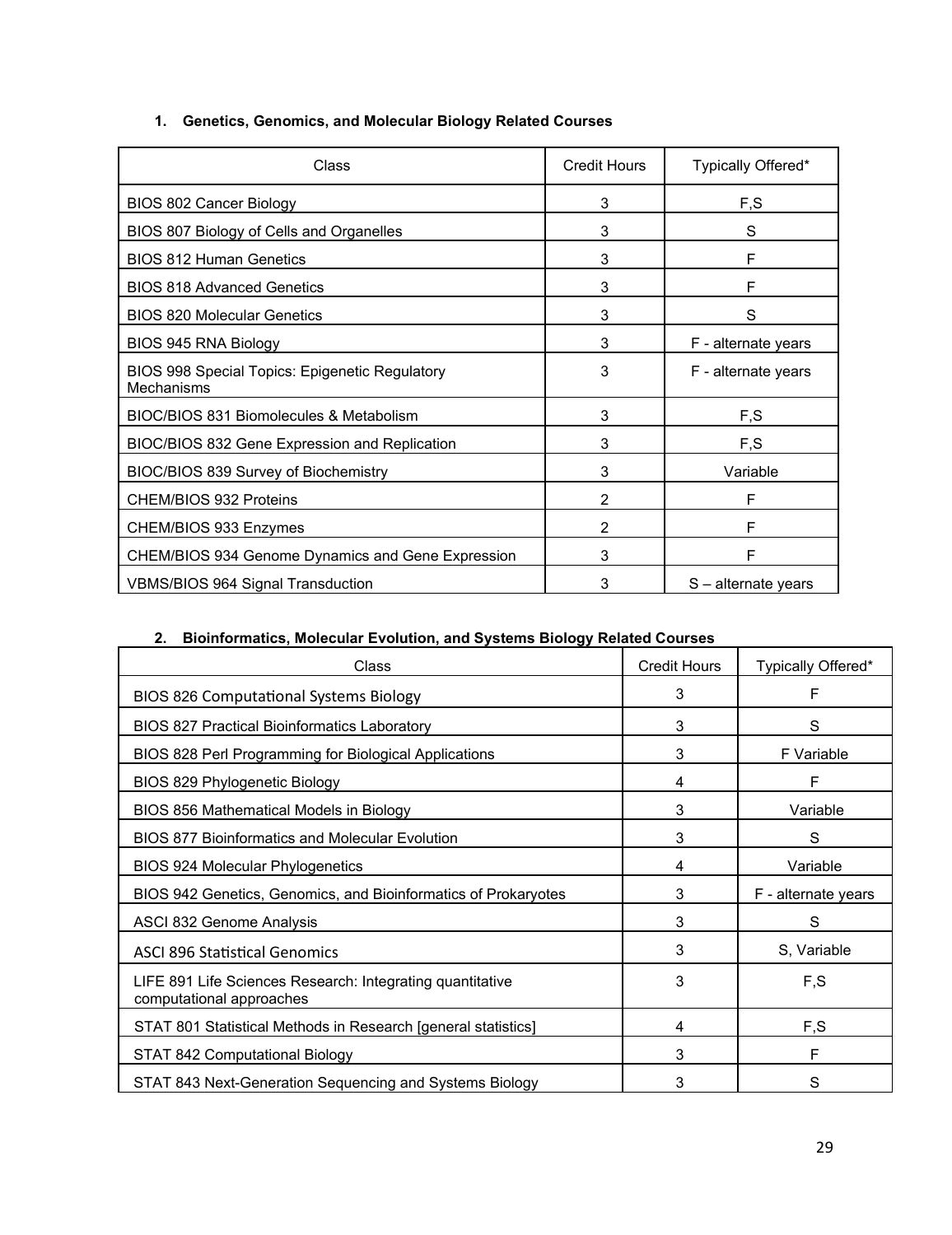## **3. Microbiology Related Courses**

| Class                                                        | <b>Credit Hours</b> | Typically Offered*  |
|--------------------------------------------------------------|---------------------|---------------------|
| <b>BIOS 840 Microbial Physiology</b>                         | 3                   | F                   |
| BIOS 843 Immunology                                          | 3                   | F                   |
| <b>BIOS 844 Geomicrobiology</b>                              | 3                   | F                   |
| BIOS 897 Special Topics: Fungal Genetics and Cell<br>Biology | 3                   | Variable            |
| <b>BIOS 940 Microbial Diversity</b>                          | 3                   | Variable            |
| BIOS 947 Industrial Microbiology and Biotechnology           | 3                   | F - alternate years |
| <b>BIOS 950 Medical Molecular Virology</b>                   | 3                   | F - alternate years |
| <b>BIOS 966 Advanced Viral Pathogenesis</b>                  | 3                   | F - alternate years |
| BIOS 998 Special Topics: Viral Oncology                      | 3                   | S - alternate years |
| AGRO/BIOS 847 Soil Microbiology                              | 3                   | S                   |
| AGRO/BIOS 963 Genetics of Host-Parasite Interaction          | 3                   | Variable            |
| FDST 805/BIOS 845 Food Microbiology                          | 3                   | F                   |
| FDST 806/BIOS 846 Food Microbiology Laboratory               | 2                   | F                   |
| FDST 855 Microbiology of Fermented Foods                     | $\overline{2}$      | S                   |
| FDST 855L Microbiology of Fermented Foods Laboratory         | 1                   | S                   |
| FDST 908 Topics in Advanced Food Microbiology                | Variable            | Variable            |
| <b>PLPT 867 Plant Associated Microbes</b>                    | 4                   | S - alternate years |
| <b>VBMS/BIOS 841 Pathogenic Microbiology</b>                 | 3                   | S                   |
| VBMS 852 Molecular Virology and Viral Pathogenesis           | 3                   | F - alternate years |
| <b>VBMS 951 Advanced Molecular Infectious Diseases</b>       | 3                   | S                   |

## **4. Plant Biology Related Courses**

| Class                                   | <b>Credit Hours</b> | Typically Offered*  |
|-----------------------------------------|---------------------|---------------------|
| BIOS 825 Plant Biotechnology            | 3                   | F - alternate years |
| <b>BIOS 871 Plant Systematics</b>       |                     |                     |
| <b>BIOS 878 Plant Anatomy</b>           |                     | F - alternate years |
| <b>BIOC/BIOS 834 Plant Biochemistry</b> | 3                   | Variable            |
| AGRO/BIOS 810 Plant Molecular Biology   |                     |                     |
| <b>AGRO 919 Plant Genetics</b>          | ົ                   | F - alternate years |

\*This reflects historical patterns and not necessarily future offerings. The Department cannot guarantee when and if a class will be offered.